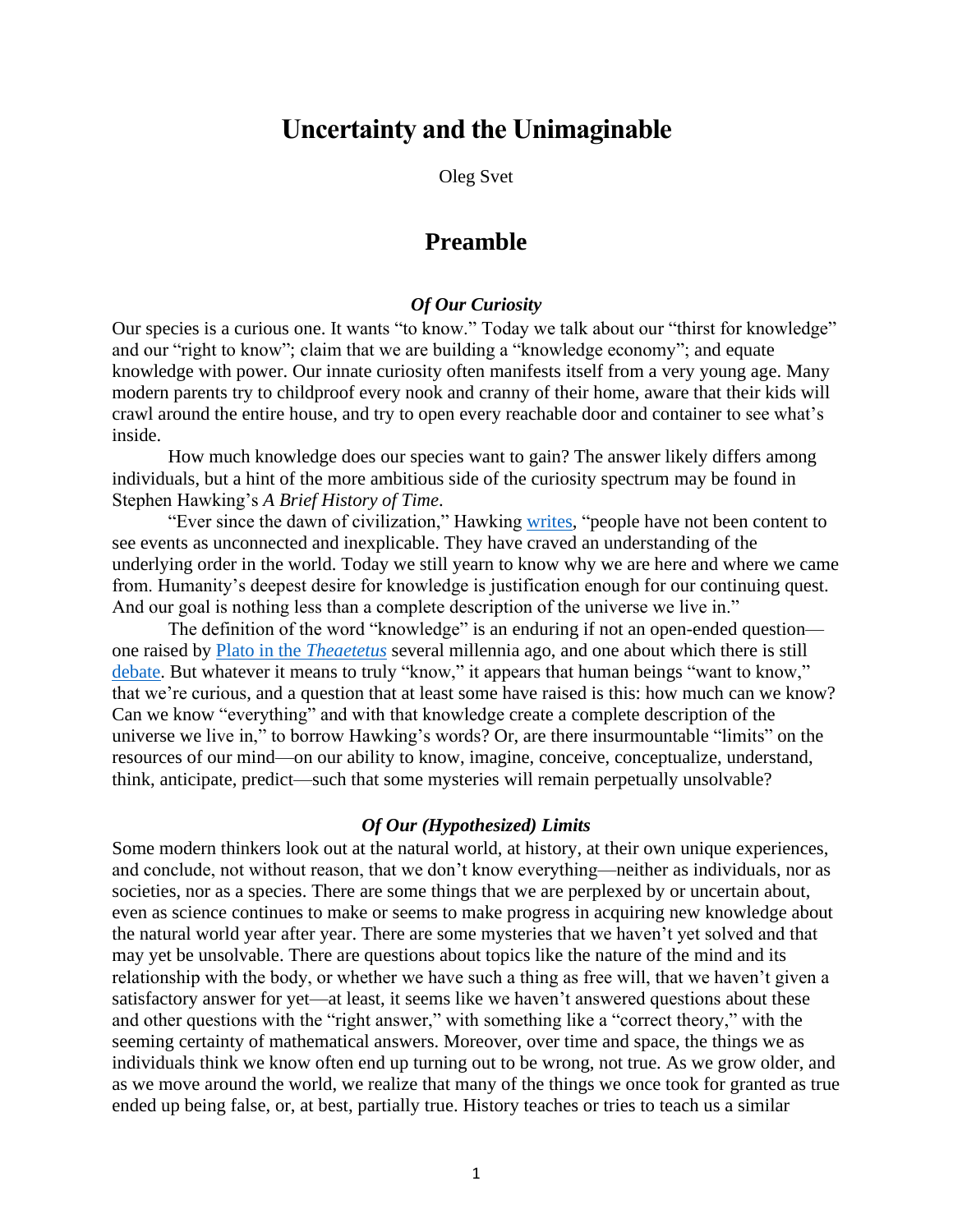lesson, roughly speaking, that our ancestors had all sorts of beliefs they considered knowledge which to our modern eyes seem blatantly untrue, like the notion that the earth is flat and that the universe revolves around the earth. And if knowledge has any relationship with the truth, then what we once thought we knew does not qualify or seem to qualify as knowledge. Looking back, it seems that we and our ancestors had a plethora of now-defunct beliefs. Sometimes we wonder whether at the present moment we actually "know" anything, or whether we merely think we know, and in the future, our current knowledge will turn out to have been a mirage. Maybe, after meditating on this for a bit, we become uncertain about our present beliefs and perplexed about other, more eternal, and more human questions.

Stepping back and looking or trying to look at "the big picture," we sometimes wonder: how much, if anything, can we "know"? Some modern thinkers argue that the resources of our mind—our abilities to imagine, know, predict, anticipate, conceptualize, think—are "at bottom" limited. Everything in the world has its limits, or so it seems to these thinkers, so why should the mind (seemingly dependent on our physical brain of a certain, limited size and weight) be any different? The reason why we are ever uncertain about some things, ever perplexed by some questions, they argue, is related to those limits, to the human mind's limited capacities to address questions that lie outside ["the limited range"](https://www.google.com/books/edition/Mortal_Questions_Canto_Classics/pSfbnl-E5QgC?hl=en&gbpv=1&bsq=Our%20own%20experience%20provides%20the%20basic%20material%20for%20our%20imagination,%20whose%20range%20is%20therefore%20limited) or ["scope of imagination,](https://www.google.com/books/edition/Radical_Uncertainty_Decision_Making_Beyo/HSefDwAAQBAJ?hl=en&gbpv=1&bsq=just%20not%20within%20the%20scope%20of%20imagination)" ["beyond](https://www.nyu.edu/gsas/dept/philo/courses/consciousness97/papers/ProblemOfPhilosophy.html) the rim of [intellectual competence,](https://www.nyu.edu/gsas/dept/philo/courses/consciousness97/papers/ProblemOfPhilosophy.html)" on ["the other side of the veil of opacity.](https://www.google.com/books/edition/The_Bed_of_Procrustes/tkr_03qNJmoC?hl=en&gbpv=1&dq=taleb+unobservables+on+the+other+side+of+the+veil+of+opacity&pg=PA105&printsec=frontcover)" And those limits—which are sometimes written about as "limitations"—give rise to something like the world of the "unimaginable," and/or the "unknowable," and a whole lot of other "un-ables" ("unthinkable," "unobservable.") In that "un-able" world lie the correct answers and theories to our hard problems, our unanswerable questions, our insoluble mysteries. We want to know what will happen in the future, but our mind's eye cannot see the future, and so we remain perpetually uncertain about this and many other topics.

#### *McGinn*

One of the philosophers commonly associated with a school of thought called [Mysterianism](https://en.wikipedia.org/wiki/New_mysterianism) is Colin McGinn. In "The Problem of Philosophy," McGinn [asks,](https://www.nyu.edu/gsas/dept/philo/courses/consciousness97/papers/ProblemOfPhilosophy.html) "Are there areas in which we simply lack the capacity to generate the kind of knowledge we desire?" To him, the answer is an obvious yes. McGinn points out that philosophy has a "peculiar addiction to insoluble mysteries." He highlights the "phenomenon of philosophical perplexity," the fact that philosophers have asked questions about some items—including "consciousness and the mindbody problem, the nature and identity of the self, the foundations of meaning, the possibility of free will, the availability of a priori and empirical knowledge"—for ages, and they are still puzzled by them. Why are modern philosophers still trying to figure out the "correct theory" to some of the subjects philosophers raised millennia ago?

In McGinn's view, "the correct theory [about these topics] is inaccessible to the human intellect… since we cannot get our minds around the portion of the intellectual space where the correct theory lies." McGinn brings up the word "limits" or "limitations" 42 different times in his essay, referencing our attentional and memory limitations, the "limits of conscious reason," our "cognitive limits," and the "existence of nontrivial epistemic limits." When we feel puzzled by some questions that "the human cognitive system [was] just not set up to deal with," McGinn suspects that we "run up against the limits of our understanding in some deep way." According to him, "it is better to accept that the world contains things whose ultimate nature we cannot penetrate."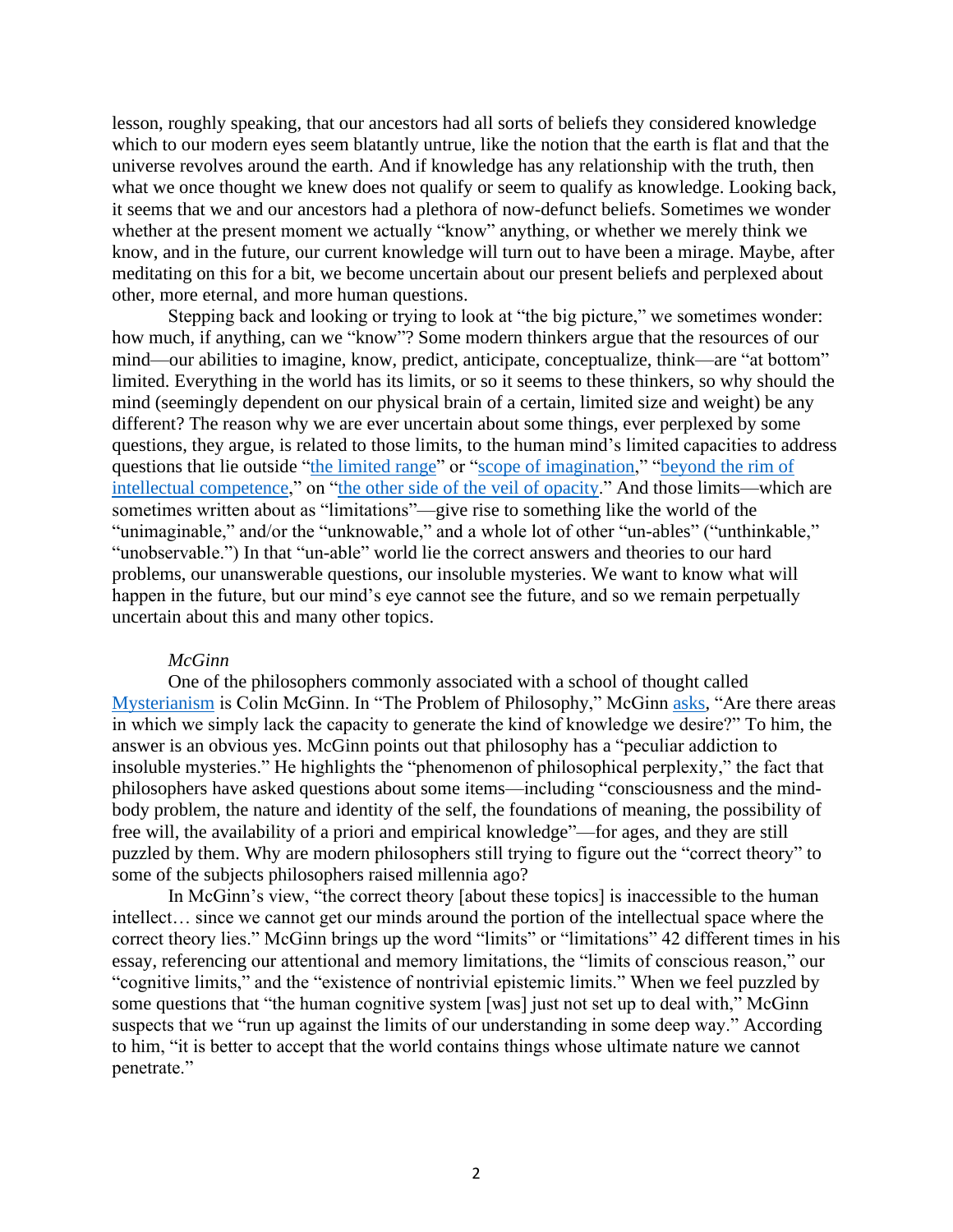In "Can We Solve the Mind-Body Problem?" McGinn [tackles](http://course.sdu.edu.cn/Download2/20140912122827969.pdf) the "mind-body problem," which is, roughly speaking, the problem of explaining how the physical brain gives rise to our consciousness and subjective awareness. "Somehow, we feel the water of the physical brain is turned into the wine of consciousness," writes McGinn, "but we draw a total blank on the nature of this conversion." At the outset, he states that despite our many long-standing attempts to solve the mind-body problem, "it has stubbornly resisted our best efforts," and therefore "the time has come to admit candidly that we cannot resolve the mystery." Again, the concept of cognitive limits, which in this essay is sometimes conceived of as "cognitive closure," is crucial to McGinn's explanation of why philosophers are incapable of providing a satisfactory solution to the mind-body problem. McGinn writes, "There is something terminal about our perplexity [about some philosophical problems...] The mind-body problem brings us up against the limits of our capacity to understand the world."<sup>i</sup> As McGinn [writes](https://www.colinmcginn.net/consciousnes-as-the-only-reality/) elsewhere, "I thus believe in an inherently inconceivable (except abstractly) physical reality," which is to say, that, in his view, there are at least some phenomena in our world that we are aware of (like our mind or consciousness) and that do have a physical reality, but that human beings are not even capable of even conceiving what that physical reality might be.

#### *Nagel*

The philosopher Thomas Nagel appears to suggest something similar in "What Is It Like to Be a Bat?" In that essay, Nagel argues that we can and often do believe that living creatures other than us humans, such as bats, have a consciousness, a "subjective conscious experience," a "what it is like to be them." But that, even though we can treat the idea that, for example, mammals have a consciousness, we are fundamentally incapable of truly or completely understanding and describing what a bat's subjective experience of the world is like. He points out in trying to answer the question that is the title of his essay, we may try to use our imagination, but it will not take us very far. He [writes,](https://www.google.com/books/edition/Mortal_Questions_Canto_Classics/pSfbnl-E5QgC?hl=en&gbpv=1&bsq=Our%20own%20experience%20provides%20the%20basic%20material%20for%20our%20imagination,%20whose%20range%20is%20therefore%20limited)

"Our own experience provides the basic material for our imagination, whose range is therefore limited. It will not help to try to imagine that one has webbing on one's arms, which enables one to fly around at dusk and dawn catching insects in one's mouth; that one has very poor vision, and perceives the surrounding world by a system of reflected high-frequency sound signals; and that one spends the day hanging upside down by one's feet in an attic. In so far as I can imagine this (which is not very far), it tells me only what it would be like for me to behave as a bat behaves. But that is not the question. I want to know what it is like for a bat to be a bat. Yet if I try to imagine this, I am restricted to the resources of my own mind, and those resources are inadequate to the task… Even if I could by gradual degrees be transformed into a bat, nothing in my present constitution enables me to imagine what the experience of such a future stage of myself thus metamorphosed would be like."ii

In other words, for human beings (or, at least, for Nagel), the right answer to the question "what is it like to be a bat?" is literally unimaginable. It is outside the limited range of the human imagination. Nagel [writes](https://www.google.com/books/edition/Mortal_Questions_Canto_Classics/pSfbnl-E5QgC?hl=en&gbpv=1&dq=thomas+nagel+the+existence+of+facts%E2%80%A6+whose+exact+nature+we+cannot+possibly+conceive&pg=PA170&printsec=frontcover) that he believes "in the existence of facts whose exact nature we cannot possibly conceive… facts beyond the reach of human concepts… Humanly inaccessible facts."iii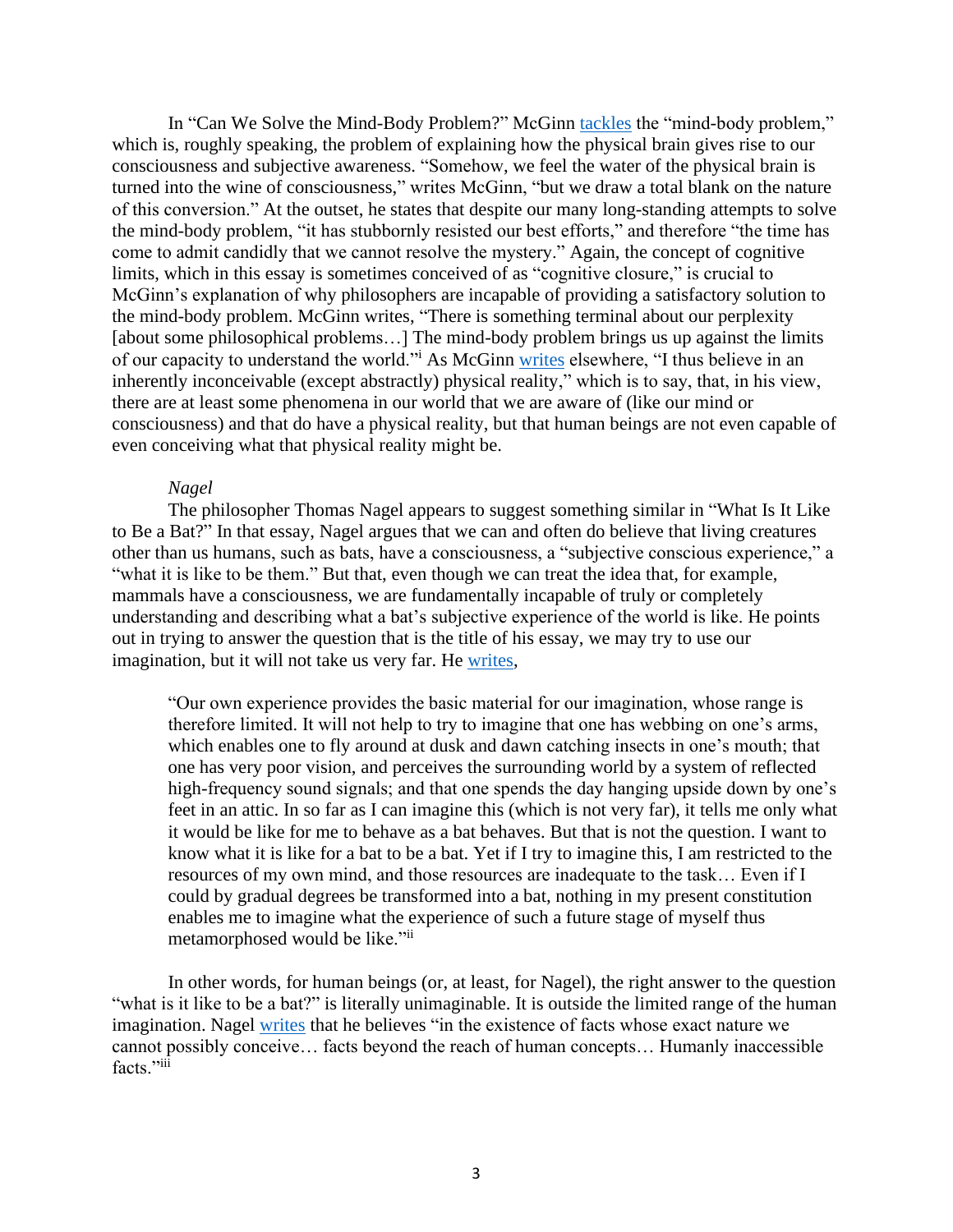#### *Taleb*

The essayist Nassim Taleb is the author of *Incerto* (Latin for "uncertain"), a five-volume collection that he [describes](https://www.fooledbyrandomness.com/) as "a philosophical and practical essay on uncertainty." In one of those volumes, *The Bed of Procrustes*, Taleb [explains,](https://www.google.com/books/edition/Incerto_5_Book_Bundle/6aYFEAAAQBAJ?hl=en&gbpv=1&dq=taleb+general+theme+of+my+work+is+the+limitations+human+knowledge&pg=PT683&printsec=frontcover)

"The general theme of my work is the limitations of human knowledge, and the charming and less charming errors and biases when working with matters that lie outside our field of observation, the unobserved and the unobservables… what lies on the other side of the veil of opacity."

"The sighting of the first black swan," he [writes](https://www.google.com/books/edition/The_Black_Swan/gWW4SkJjM08C?hl=en&gbpv=1&bsq=illustrates%20a%20severe%20limitation%20to%20our%20learning%20from%20observations%20or%20experience) in *The Black Swan*, "illustrates a severe limitation to our learning from observations or experience and the fragility of our knowledge." The words ["limits"](https://www.google.com/books/edition/The_Black_Swan_Second_Edition/h2WMDQAAQBAJ?hl=en&gbpv=1&bsq=limits) and ["limitations"](https://www.google.com/books/edition/The_Black_Swan_Second_Edition/h2WMDQAAQBAJ?hl=en&gbpv=1&bsq=limitations) come up dozens of times in the text.<sup>iv</sup> Explaining the thrust of his book, Taleb writes, "*The Black Swan* is about consequential epistemic limitations, both psychological (hubris and biases) and philosophical (mathematical) limits to knowledge, both individual and collective." Explaining what gives rise to Black Swan (or BS for short) phenomena (both BS "things" and BS "events"), he notes that they are "the result of collective and individual epistemic limitations." Taleb [harps](https://www.google.com/books/edition/The_Black_Swan/gWW4SkJjM08C?hl=en&gbpv=1&bsq=structural,%20built-in%20limits%20to%20the%20enterprise%20of%20predicting) on the "structural, built-in limits to the enterprise of predicting" and his focus on our species' "limitations" appears to be related to his explicit adoption of what he calls the "Tragic Vision of Humankind," and to his belief that, ["We](https://www.google.com/books/edition/Fooled_by_Randomness/DCqFYOrGyegC?hl=en&gbpv=1&bsq=flawed%20beyond%20repair)  [are flawed beyond repair.](https://www.google.com/books/edition/Fooled_by_Randomness/DCqFYOrGyegC?hl=en&gbpv=1&bsq=flawed%20beyond%20repair)"<sup>v</sup>

### *Of the Unimaginable, Inconceivable, and Other "Un-ables"*

The idea that there are structural, hardwired, insurmountable limits on the resources of our minds gives rise to a world or universe of "real" stuff that exists beyond those limits but is inaccessible to us. This world is conceived of in a variety of descriptions, including as the "world of the unimaginable." For McGinn and Nagel, it appears that the correct theory of consciousness exists, but in a world inconceivable to the human mind.

#### *Taleb*

For Taleb, his BS phenomena represent uncertainty, and he describes BS events as having [three attributes:](https://www.google.com/books/edition/The_Black_Swan/gWW4SkJjM08C?hl=en&gbpv=1&bsq=I%20have%20said%20that%20the%20Black%20Swan%20has%20three%20attributes:%20unpredictability,%20consequences,%20and%20retrospective%20explainability) "unpredictability, consequences, and retrospective explainability." In his 2015 book *Superforecasting*, the political scientist Philip Tetlock writes, "'Black swan' is… a brilliant metaphor for an event so far outside experience we can't even imagine it until it happens." Tetlock asks, "What is exactly a black swan?" and [answers,](https://www.google.com/books/edition/Superforecasting/hC_qBQAAQBAJ?hl=en&gbpv=1&bsq=inconceivable) "The stringent definition is something literally inconceivable before it happens." Notice that the definition of a BS event is something "literally inconceivable" before its occurrence.<sup>vi</sup>

Taleb's examples of BS events include the October 1987 stock market crash, the 9/11 terrorist attacks, and the 2004 Indian Ocean earthquake and tsunami. Using an absurd blend of [conditional reasoning](https://www.oxfordreference.com/view/10.1093/oi/authority.20110803095631111) and [counterfactual thinking,](https://en.wikipedia.org/wiki/Counterfactual_thinking) roughly speaking, Taleb argues that the aforementioned BS events were fundamentally unpredictable. If they weren't unpredictable—if people could anticipate or expect or predict the 1987 stock market crash, the 9/11 terrorist attacks, or the 2004 tsunami—they would have taken actions ahead of time to prevent or prepare for them, and those BS events wouldn't have been as tragic as they were, or maybe they wouldn't have happened at all. But those events did happen (at least in our universe) and no one prevented them from happening. Their occurrence, in Taleb's imagination, illustrates our cognitive and epistemic limitations and proves that they were previously unimaginable.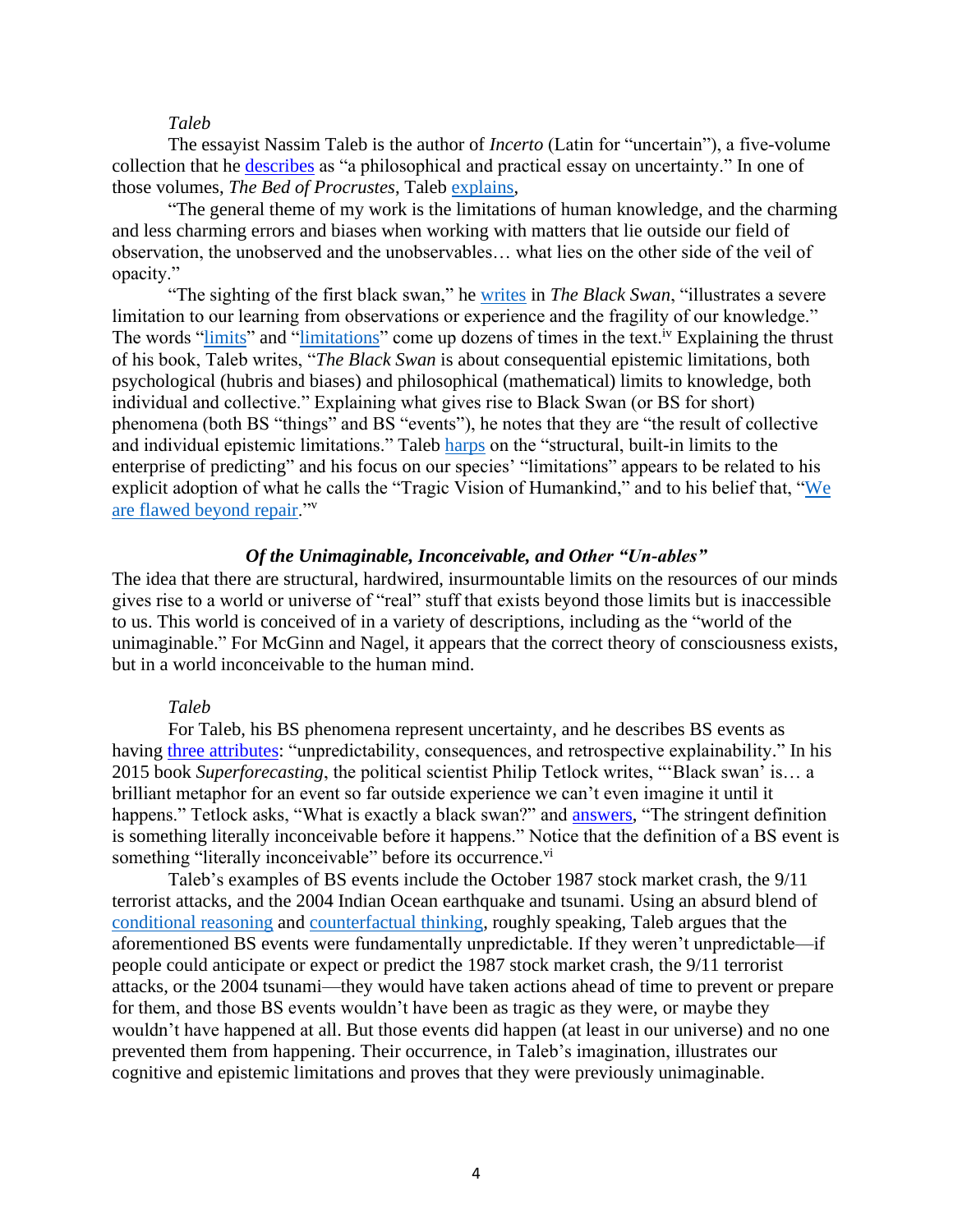"Think of the terrorist attack of September 11, 2001," [explains](https://www.google.com/books/edition/_/h2WMDQAAQBAJ?gbpv=1&bsq=think%20of%20the%20terrorist%20attack%20of%20september%2011) Taleb. "Had the risk been reasonably conceivable on September 10, it would not have happened. If such a possibility were deemed worthy of attention, fighter planes would have circled the sky above the twin towers, airplanes would have had locked bulletproof doors, and the attack would not have taken place, period. Something else might have taken place. What? I don't know."

Taleb [writes](https://www.google.com/books/edition/The_Black_Swan/gWW4SkJjM08C?hl=en&gbpv=1&bsq=The%20occurrence%20of%20the%20event%20lay%20outside%20anything%20one%20could%20have%20imagined%20on%20the%20previous%20day) about the stock market crash of October 1987: "The occurrence of the event lay outside anything one could have imagined on the previous day." What Taleb is literally arguing about the October 1987 stock market crash is not only that no human being consciously imagined on October 18<sup>th</sup>, 1987 the possibility that the stock market will crash "tomorrow." Rather, Taleb is claiming something stronger—that this event was literally unimaginable: it "lay outside anything one could have imagined the previous day." Even if someone, anyone, would have wanted to imagine such a precipitous crash as happened on October  $19<sup>th</sup>$ , 1989, they would not have been able to do so.

Taleb [writes,](https://www.google.com/books/edition/_/h2WMDQAAQBAJ?gbpv=1&bsq=indian%20ocean) "Consider the Indian Ocean tsunami of December 2004. Had it been expected, it would not have caused the damage that it did—the areas affected would have been less populated, an early warning system would have been put in place." But the 2004 Indian Ocean tsunami (which one of the first editions of *The Black Swan* erroneously called the ["Pacific](https://www.google.com/books/edition/_/YdOYmYA2TJYC?gbpv=1&bsq=pacific%20tsunami)  [tsunami"](https://www.google.com/books/edition/_/YdOYmYA2TJYC?gbpv=1&bsq=pacific%20tsunami)) did happen, and there was devastating damage, and "ergo" the tsunami illustrates yet again our cognitive limitations. As Taleb writes, there [are,](https://www.google.com/books/edition/The_Black_Swan_Second_Edition/GSBcQVd3MqYC?hl=en&gbpv=1&dq=black+swan+Structural+limitations+on+our+ability+to+predict.+These+limitations+may+arise+not+from+us+but+from+the+nature+of+the+activity+itself%E2%80%94too+complicated,+not+just+for+us,+but+for+any+tools+we+have+or+can+conceivable+obtain.+Some+Black+Swans+will+remain+elusive,+enough+to+kill+our+forecasts&pg=PA165&printsec=frontcover) "Structural limitations on our ability to predict. These limitations may arise not from us but from the nature of the activity itself—too complicated, not just for us, but for any tools we have or can conceivably obtain."

#### *King and Kay*

The former Governor of the Bank of England Mervyn King and economist John Kay [write](https://www.google.com/books/edition/Radical_Uncertainty_Decision_Making_Beyo/HSefDwAAQBAJ?hl=en&gbpv=1&dq=king+kay+radical+uncertainty+imaginable+and+the+world+of+the+unimaginable&pg=PT19&printsec=frontcover) in their 2020 book called *Radical Uncertainty*,

"When we describe radical uncertainty, we are not talking about … imaginable and welldefined events whose low probability can be estimated… We are emphasizing the vast range of possibilities that lie in between the world of unlikely events… and the world of the unimaginable."<sup>vii</sup>

King and Kay provide multiple examples from "the world of the unimaginable." The first is related to Nassim Taleb's BS metaphor and the origin story behind it. To those aboard the First Fleet, they [write,](https://www.google.com/books/edition/Radical_Uncertainty_Decision_Making_Beyo/HSefDwAAQBAJ?hl=en&gbpv=1&bsq=it%20was%20an%20unimaginable%20event) "The observation of a black swan was not a low probability event. It was an unimaginable event." They further [explain,](https://www.google.com/books/edition/Radical_Uncertainty_Decision_Making_Beyo/HSefDwAAQBAJ?hl=en&gbpv=1&bsq=states%20of%20the%20world%20to%20which%20we%20cannot%20attach) "True 'black swans' are states of the world to which we cannot attach probabilities because we cannot conceive of these states."

"A century ago," they [write,](https://www.google.com/books/edition/Radical_Uncertainty_Decision_Making_Beyo/HSefDwAAQBAJ?hl=en&gbpv=1&bsq=just%20not%20within%20the%20scope%20of%20imagination) "a telephone that would fit in your pocket, take photographs, calculate the square root of a number, navigate to an unknown destination, and on which you could read any of a million novels, was not improbable; it was just not within the scope of imagination or bounds of possibility."

Notice that King and Kay do not claim merely that a modern smartphone was "unimagined," as in, no one consciously imagined the possibility that such a device might exist in the future. Theirs is a stronger claim. To people a century ago, a smartphone was "just not within the scope of imagination." They include the word "unknowable" over a dozen times as they discuss "the unknowable future" and "unknowable unknowns."<sup>viii</sup>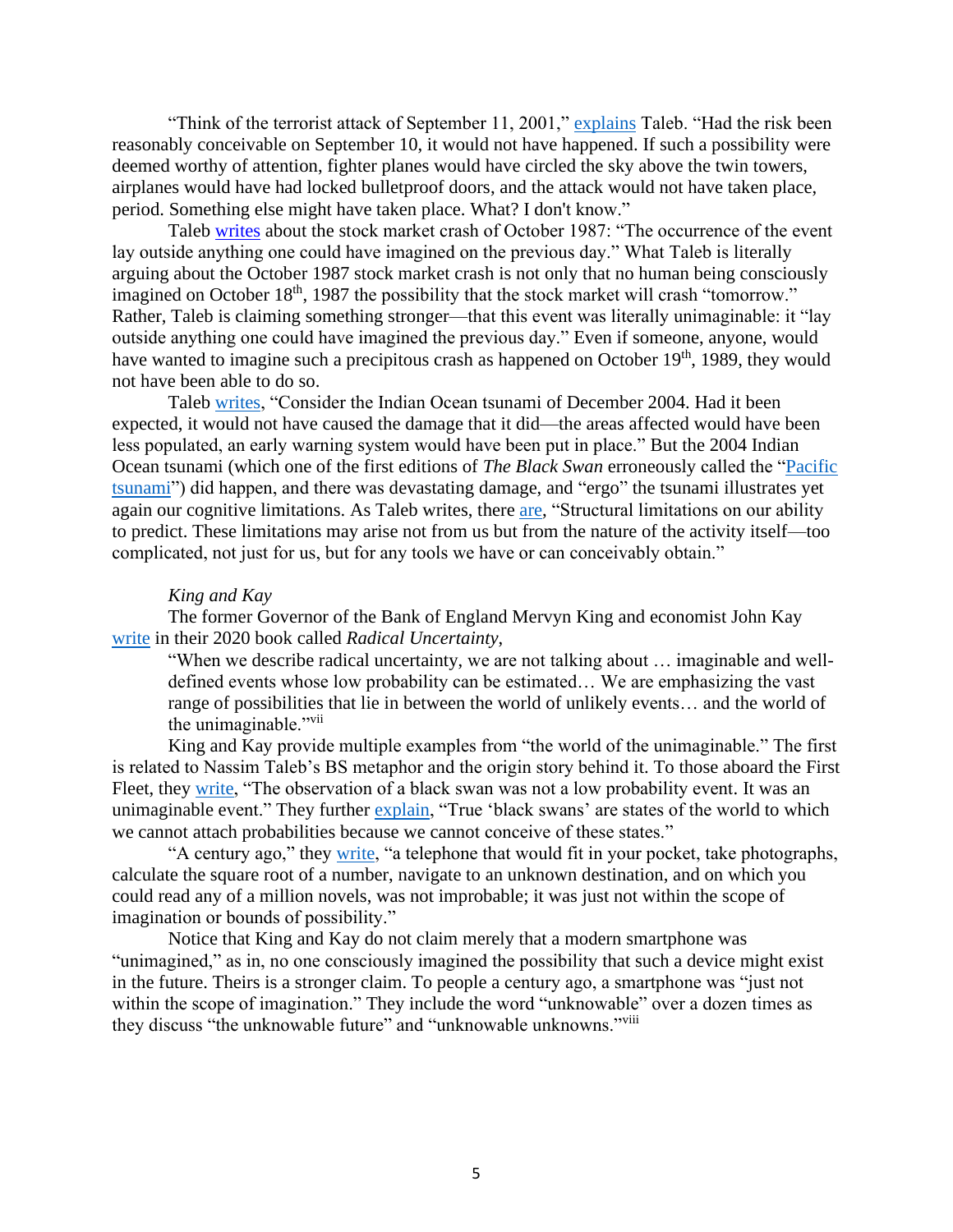

**Figure 1**: The Worlds of the Imaginable and Unimaginable, as Conceived by Some<sup>ix</sup>

## *The Meanings of Various "Un-ables"*

The word "unimaginable" is often used in figurative or metaphorical language, and sometimes it is used in some artistic expression or in poetry to express a powerful sentiment. For example, one of the most powerful and emotionally moving [songs](https://en.wikipedia.org/wiki/It%27s_Quiet_Uptown) in the play *Hamilton* comes in Act 2, when Alexander Hamilton and his wife Eliza grieve the death of their son Phillip. Passerbys who see them walking on the street sing, "Have pity, they are going through the unimaginable." It is not literally the case that what Hamilton and Eliza are going through in Act 2 of Hamilton is "unimaginable." I'm not a parent, but just reading the lyrics of that song and remembering the scene in the musical "hits me in the gut." I feel their pain even though I've never experienced their tragedy (and pray I never will). Their experience is imaginable, and because it is imaginable, and because I use my imagination to put myself in "their shoes," I am moved by that song—when I listen to it, I "choke back my tears." It appears to me that other audiences who have watched *Hamilton* can similarly imagine what Hamilton and Eliza are going through even if they never went through the experience themselves (even if they never lost someone close to them).

I take and treat the word "unimaginable" as part of our figurative vocabulary. It is part of a collection of figurative words and phrases that also includes words like "inconceivable," "unthinkable," and "unbelievable." I use these words often even though I do not mean them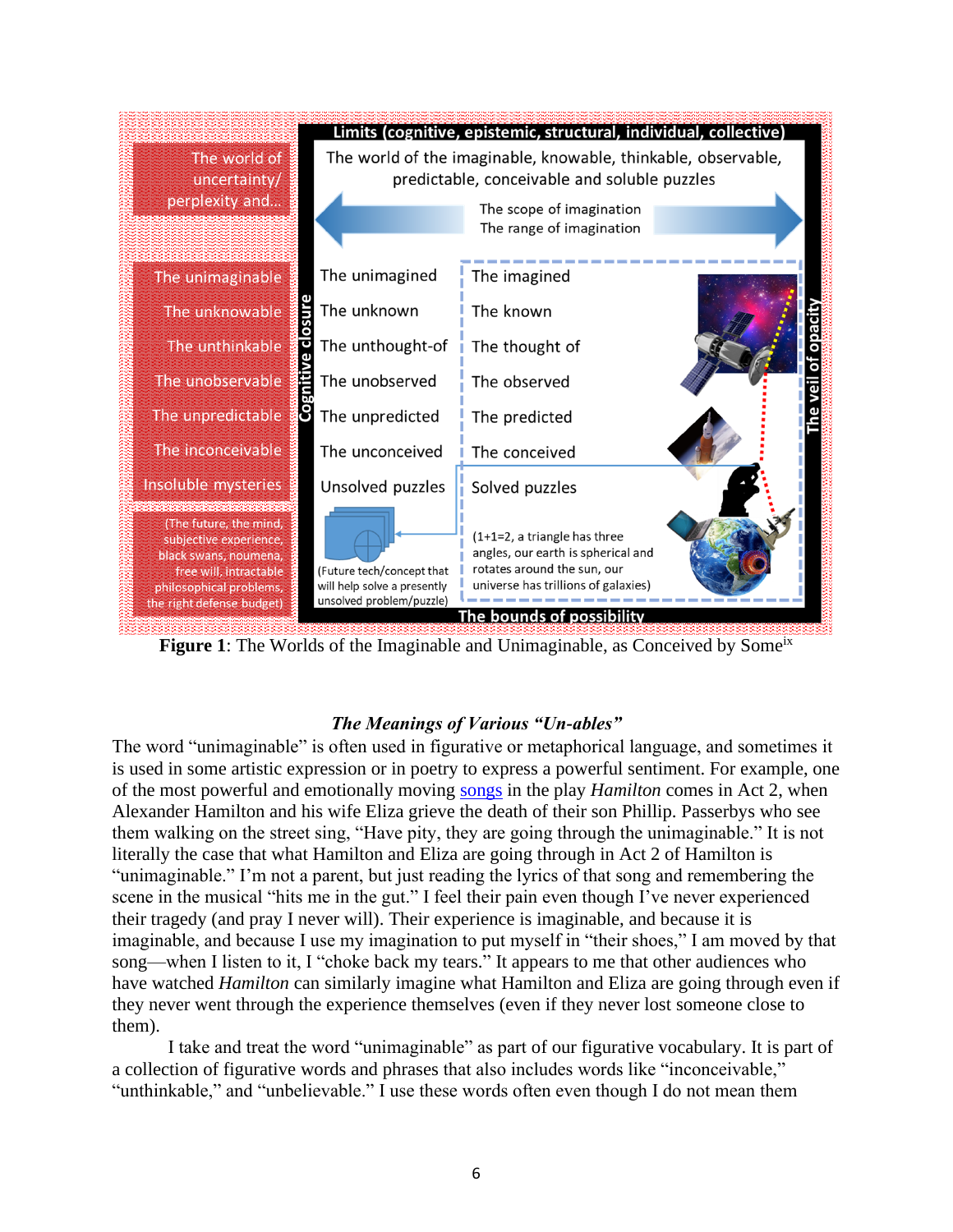literally. But, it appears to me that at least some—including the scholars above—use these words quite literally, as in, there is literally a range or scope of the human imagination with its limits. Outside of that scope is the world of the unimaginable, composed of anything a scholar would like to put into that category—be it the subjective experience of a bat, or the correct theory of the mind and the right solution to the mind-body problem, or black swans, and possibly other items like Kant's concept of [noumena.](https://en.wikipedia.org/wiki/Noumenon)

The writings above by McGinn, Nagel, Taleb, King, and Kay posit that in our universe there exist "things" (phenomena, noumena, events) that are literally "unimaginable," "inconceivable," "unknowable," "unthinkable" and "unobservable." The reality of those things, to use McGinn's [words,](https://www.nyu.edu/gsas/dept/philo/courses/consciousness97/papers/ProblemOfPhilosophy.html) is "beyond the rim of human intellectual competence."

The word "inconceivable" [means](https://www.lexico.com/en/definition/inconceivable) "not capable of being imagined or grasped mentally," while the word "unimaginable" [means](https://www.oxfordlearnersdictionaries.com/us/definition/english/unimaginable) "impossible to think of or to believe exists; impossible to imagine." These words and the ideas they symbolize are different from the word "unimagined," which [means](https://www.merriam-webster.com/dictionary/unimagined) "not yet thought of or imagined." If something or some event was previously "unimagined," it may imply that no human beings ever consciously thought of it or imagined it before it happened. But the word "unimaginable" implies something stronger. If something was "unimaginable," it implies that no human being could have imagined it beforehand; they were incapable of imagining that "unimaginable" thing would happen until it happened. If someone claims that some things like "the future," "the correct theory of free will," "the physical reality of human consciousness," or "black swans" are literally unimaginable, it implies that human beings are fundamentally incapable of imagining or grasping mentally those items.

The word "unknown" [means](https://www.merriam-webster.com/dictionary/unknown) "not known," as in, not presently known, but "unknowable" [implies something stronger,](https://www.merriam-webster.com/dictionary/unknowable) as in, "lying beyond the limits of human experience or understanding," [or](https://www.oxfordlearnersdictionaries.com/us/definition/english/unknowable) "that cannot be known." Taleb [notes](https://www.google.com/books/edition/The_Black_Swan_Second_Edition/h2WMDQAAQBAJ?hl=en&gbpv=1&bsq=things%20that%20we%20will%20never%20come%20to%20know) that we often make statements "about things that we will never come to know," and [points](https://www.google.com/books/edition/The_Black_Swan_Second_Edition/h2WMDQAAQBAJ?hl=en&gbpv=1&bsq=we%20are%20not%20even%20good%20at%20understanding%20the%20unknowable) out that "we are not even good at understanding the unknowable." When King and Kay, for example, discuss the "unknowable unknowns," they are not talking about unknowns that are unknown at present, but ones that are unknowable in a more fundamental, perpetual, and permanent way. "Some mysteries will remain just that," they [point out,](https://books.google.com/books?id=HSefDwAAQBAJ&pg=PT34&lpg=PT34&dq=king+kay+over+the+course+of+a+century+the+scope+of+mysteries+has+been+diminished+and+the+effects+of+weather+on+bridges+some+mysteries+will+remain+just+that+because+the&source=bl&ots=FI_OxnF71n&sig=ACfU3U3UX3Ea0eTFNwq3Tf_O7kyIA1w2Xg&hl=en&sa=X&ved=2ahUKEwigssDS5c31AhXjoXIEHeKNC6cQ6AF6BAgCEAM#v=onepage&q=some%20mysteries%20will%20remain&f=false) "because the solution will never be found."

# **Critique**

# *A Conceptual Critique of Arguments Affirming the Real Existence of Seemingly Unimaginable Things*

### **Unimaginable "To Whom"?**

Think the coronavirus pandemic that emerged on the international scene in 2020 was an unimaginable "black swan" that "proves" Taleb's BS theory? It didn't, at least not according to its creator. After it emerged, Taleb himself [consistently](https://www.youtube.com/watch?v=Tb2pXXUSzmI) stated that the Covid-19 pandemic was "definitely" [not](https://www.youtube.com/watch?v=kANQLqacbyg) a BS event. This did not stop many from writing that the pandemic was a "black swan." In February 2020, for example, *Forbes* published an editorial [called](https://www.forbes.com/sites/greatspeculations/2020/02/25/coronavirus-the-black-swan/?sh=78dfcc742d3a) "Coronavirus: The Black Swan," and the following month it published a piece [entitled](https://www.forbes.com/sites/forbesbooksauthors/2020/03/19/covid-19-is-a-black-swan/?sh=6d5e73107b4b) "COVID-19 is a Black Swan," the first line of which claimed that COVID-19 "is a 'Black Swan' event."<sup>xi</sup>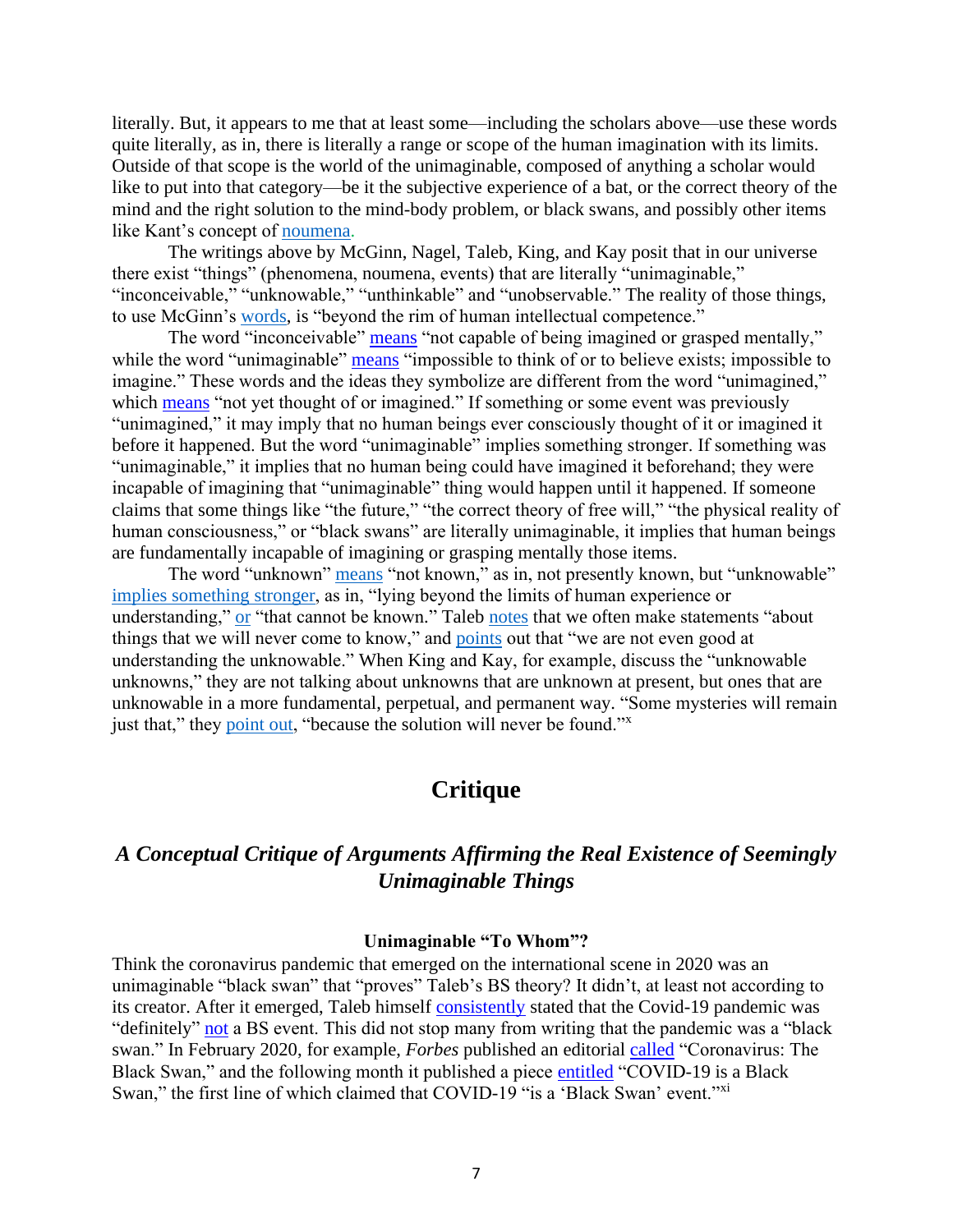As *The New Yorker* reported, Taleb was "*irritated*" by those who called the Covid-19 pandemic a BS event. Some of those who were sympathetic to Taleb's BS theory, like King and Kay, similarly wrote that the Covid-19 pandemic "is not" a black swan. These disagreements, I think, emerge naturally out of the BS theory and other writings that rest on the notion that there exist fundamentally "unimaginable" or "inconceivable" stuff in the world.

When thinkers like McGinn, Taleb, or King and Kay bring up words like "unimaginable" and "inconceivable" and concepts like "insoluble mysteries," a question emerges: unimaginable, inconceivable, or insoluble to whom? Unimaginable to this particular person or that (to Alice or Bob), or unimaginable across the abroad, to a community of people or the entire human species, to Alice and Bob and everyone else? In McGinn's case, it appears that he is talking about the latter: inconceivable across the board, across the human species.<sup>xii</sup> Similarly, King and Kay appear to use the concept of "the unimaginable" in a collective sense.<sup>xiii</sup>

Taleb is a bit craftier, flip-flopping between the individual and collective. In an early edition of *The Black Swan* from 2007, he simply categorized 9/11 and other events as "black swans." This implied that BS events are, objectively speaking, unpredictable or inconceivable before they happen—not unpredictable to this or that individual, but across the board, collectively. This was an obvious error, since, at the very least, the 9/11 terrorist attacks appear to have been quite imaginable and conceivable by the terrorists who planned and perpetrated them. But Taleb's early description of 9/11 as a "black swan" was also empirically false because there were "third parties observers"—not the victims of 9/11 or its perpetrators, but national security analysts, both inside and outside government, who for years before 9/11 consistently warned of a possible catastrophic attack on the US homeland by terrorists. (I present empirical evidence later in the essay.)

In an updated edition of his BS (published in 2010), Taleb [wrote](https://www.google.com/books/edition/The_Black_Swan_Second_Edition/h2WMDQAAQBAJ?hl=en&gbpv=1&bsq=why%20so%20many%20otherwise%20intelligent%20people%20questioned%20whether%20certain%20events) that he "was wondering why so many otherwise intelligent people have questioned whether certain events [such as] the September 11, 2001 attack on the World Trade Center were Black Swans, on the grounds that *some* predicted them." He [clarified](https://www.google.com/books/edition/The_Black_Swan_Second_Edition/h2WMDQAAQBAJ?hl=en&gbpv=1&bsq=not%20about%20some%20objectively%20defined%20phenomenon%20simply%20particular%20observer) that his book *The Black Swan* was "not about some objectively defined phenomenon, like rain or a car crash," but rather "simply something that was not expected by a *particular* observer." He went on to [write,](https://www.google.com/books/edition/The_Black_Swan_Second_Edition/h2WMDQAAQBAJ?hl=en&gbpv=1&bsq=of%20course%20september) "Of course, the September 11 attack was a Black Swan to those victims who died in it; otherwise, they would not have exposed themselves to the risk. But it was certainly not a Black Swan to the terrorists who planned and carried out the attack." But "of course" this is different from how Taleb presents 9/11 in the rest of the book and other forums, as precisely that: as "definitely" a BS event, objectively speaking. And "of course" he brushed aside the fact that third-party observers were warning of such an attack for years before it happened.

During a [March 2020 interview](https://www.bloomberg.com/news/videos/2020-03-31/nassim-taleb-says-white-swan-coronavirus-pandemic-was-preventable-video) with *Bloomberg*, Taleb stated that Covid-19 was "not a black swan. It was a white swan. And I'm so irritated that people say it was a black swan. We have had 'black swans.' September 11th was definitely a black swan. This [Covid-19] was a white swan."

Aha! So Covid-19 was a white swan, and not a black swan (nor a pink flamingo nor a dragon king…) Phew… Thank you for the clarity…

Notice that Taleb in his interview said that Covid-19 was "not a black swan," and that he is "irritated" at those who call it a black swan. He did not say, "Covid-19 was not a black swan to me, one particular observer, because in the past I imagined and [wrote](https://www.google.com/books/edition/The_Black_Swan_Second_Edition/h2WMDQAAQBAJ?hl=en&gbpv=1&bsq=epidemics%20will%20be%20more%20acute) about the possibility of future epidemics." He said that Covid-19 is "not a black swan," a declarative statement. But if a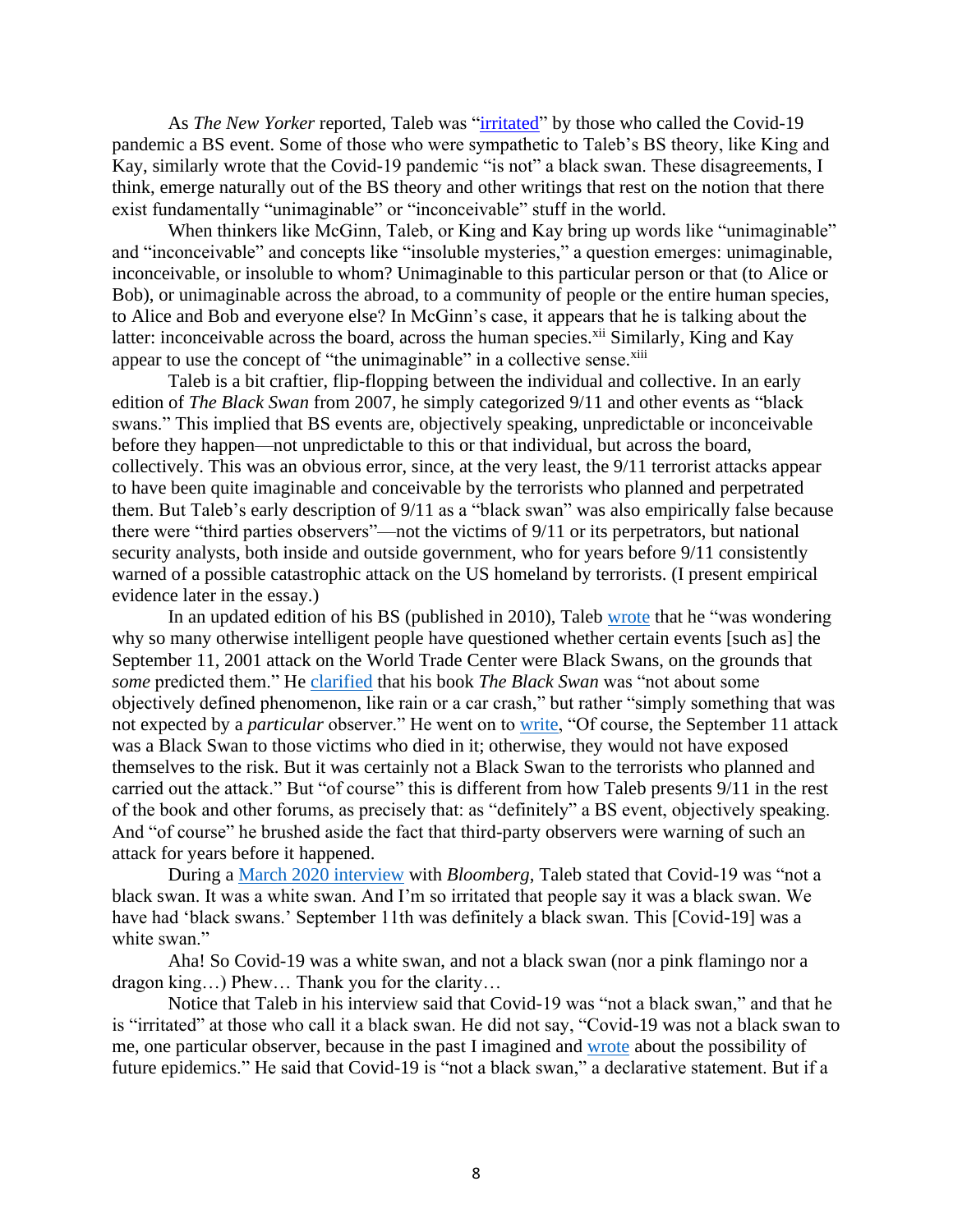black swan is something unexpected to a particular observer, why is he "irritated" by those who call Covid-19 a black swan? What if it was unexpected to those particular observers?

During the aforementioned interview, he also did not say that "9/11 was a black swan to me, but not to the national security analysts who were warning against such an attack years before it happened." He explicitly said that "September 11th was definitely a black swan," implying that it was a BS event in an objective sense—not just to one observer, Taleb. If Taleb couldn't see it coming, no one could (in Taleb's mind)…

King and Kay's *Radical Uncertainty* came out on March 5, 2020. In that book, they [wrote,](file://///usr.osd.mil/Home/JS/j7/sveto/Downloads/We%20must%20expect%20to%20be%20hit%20by%20an%20epidemic%20of%20an%20infectious%20disease%20resulting%20from%20a%20virus%20which%20does%20not%20yet%20exist) "We must expect to be hit by an epidemic of an infectious disease resulting from a virus which does not yet exist." Six days after the book's publication, the World Health Organization declared Covid-19 a "global pandemic," and a few weeks later the US President declared a national emergency. At the end of March 2020, King and Kay opined in an editorial that, "Covid-19 has been described as a 'black swan.' It is not." They did not write, "Covid-19 is not a black swan to us, because we studied and wrote a bit about viruses here and there, and we anticipated an epidemic emerging sooner or later." They simply said that Covid-19 "is not" a black swan, implying an objective designation, something true across the board, if all observers were smart enough to see things the way they saw them.

But if as Taleb explicitly says that the black swan is "simply something that was not expected by a *particular* observer," and if he cites as the victims of 9/11 as "of course" being those particular observers to whom the 9/11 attacks were a black swan event ("otherwise, they would not have exposed themselves to the risk"), what about the roughly [five million people](https://www.nature.com/articles/d41586-022-00104-8) who died as a result of Covid-19? What about those millions of particular observers—did they willfully, knowingly, and purposefully expose themselves to the risk? What about governments who took half-hearted measures, often too late, allowing the virus to become a pandemic? Following Taleb's strange use of conditional reasoning, we can surmise that if individuals and governments had anticipated or expected the pandemic to break out, they would have taken measures to avoid the pandemic, and lives would have been saved. But the pandemic did happen, and millions died, and hundreds of millions got infected. "Thus," the Covid-19 pandemic was an unexpected or unpredictable or unimaginable "black swan."

No? No, at least not according to Taleb and some of his supporters.

## **What Is Unimaginable?**

The confusion, disagreements, and inconsistencies about what is and is not a "black swan" are related, I think, to a conceptual flaw embedded into Taleb's theory. It also arises naturally in other writings that affirm that there are things in the universe that are literally unimaginable, inconceivable, unknowable, unthinkable, or unobservable.

What is literally unimaginable? What is actually unknowable or unpredictable? If we mean those words literally, can we provide an example or evidence to substantiate claims about the existence of some "unimaginable" things? If someone says something along the lines of, "Well, I can't give you an actual example of something truly unimaginable or truly unknowable, because the concept behind those words entails just that. We can't even know what we don't know," then I think this is a problem. This means that we can't even speak of such things.

A crucial part of human communication is our ability to provide evidence and examples for words and ideas that we use in a literal way. When we study the alphabet as children and learn that the letter "a" appears in the word "apple," we see a little flashcard or some sort of an image representing an apple. Later, as children, if we are hungry, we can tell someone older than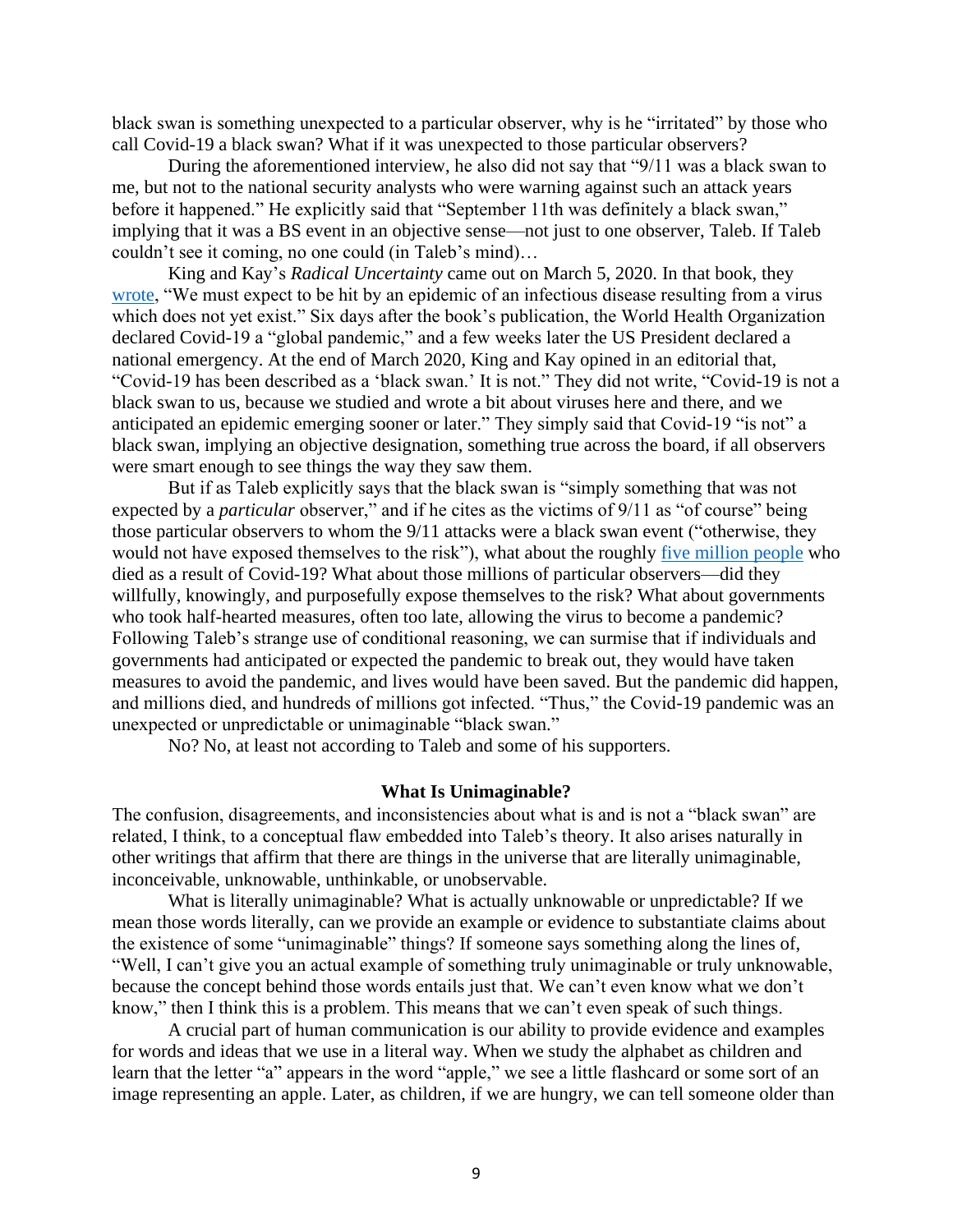us that we want an apple. They know what an apple is and how an apple looks, and we do as well. They can bring us an apple and we can eat it. Later still, if we go to a grocery store that we've never been to, we can ask a worker, "Where do you keep the apples?" They can walk with us and then point to a section containing all sorts of apples.

Theories—and general, literal, or empirical claims about the world—rely on literal language, on our ability to cite an example and/or provide evidence in the general way described above. We get by in large part because we can say words or phrases that we mean and that others understand. The philosophical writings of McGinn, Nagel, Taleb, King and Kay presumably present empirical claims about us and the world—about things that are "unimaginable" to us. In this very paper, I make many literal claims, and many of my links provide direct examples of and evidence for the claims I make. For example, earlier in the essay, I write that in his book *The Black Swan* Taleb states, "This book is about uncertainty." I mean that literally, and I provide evidence to substantiate my claim. I provide a [link](https://www.google.com/books/edition/The_Black_Swan/gWW4SkJjM08C?hl=en&gbpv=1&bsq=This%20book%20is%20about%20uncertainty;%20to%20this%20author,%20the%20rare%20event%20equals%20uncertainty) to an online copy of *The Black Swan* showing evidence and an example of where Taleb literally writes that phrase. I claim that Taleb says in an interview with *Bloomberg* that the Covid-19 pandemic was not a black swan and that September 11th was "definitely a black swan," and I provide a [link](https://www.bloomberg.com/news/videos/2020-03-31/nassim-taleb-says-white-swan-coronavirus-pandemic-was-preventable-video) to a video where Taleb can be seen and heard saying those things. I claim that Taleb is inconsistent about his BS theory, and I show examples of how he says one thing in one place and something contradictory in another.

In communicating with others, we often (though not always) use words, sentences, ideas, and concepts in a literal or exact way, without resorting to metaphors or allegories. For example, when a doctor diagnoses you with some sort of ailment, they provide the information to you in a literal way. They are not messing with you. They're not telling you an allegory. They mean what they say. As evidence to back up their diagnosis, they might show you an X-ray, the result of some CT scan, or some other form of empirical evidence that they believe, in their professional judgment based on years spent at a medical school and experience running a healthcare practice, is true. Similarly, software engineers who design the navigation apps on our smartphones create literal representations of how we can actually reach our destination from where we are; they do not create navigation apps that present us with an allegory or a myth or a cartoon showing the way to Never Never Land (the fictional island in J. M. Barrie's *Peter Pan*). When pilots receive training on how to fly planes, the resources they tap into—textbooks, videos, other pilots provide them with literal descriptions of the world. In the workplace, much of the communication that is focused on getting the job done rests on the ability to communicate words and concepts exactly, in the ability of individuals to say things that they believe relate to some reality, in the ability of individuals to provide evidence and examples to substantiate their claims.

Creative, inventive, artistic, and imaginative creatures that we are, we also have figurative or metaphorical language that allows us to express things in ways that add color to our world but do not reflect what we believe is true. For example, we may use an idiom like "It is raining cats and dogs outside." This figurative expression implies that it is raining heavily outside, but it does not mean that there are literally cats and dogs falling from the sky. The person who hears what we say will not ask us to provide a photo of cats and dogs falling from the sky, and we do not try to do so once we use that idiom as proof that it is actually raining cats and dogs. We mean that expression figuratively. According to *Webster's New World: American Idioms Handbook*, there are [over 10,000 idioms](https://www.google.com/books/edition/Webster_s_New_World_American_Idioms_Hand/wLPqDwAAQBAJ?hl=en&gbpv=1&bsq=over%2010,000%20idioms) in American English. For example, the phrase "has one foot in the grave" means that someone is closed to death, not that they are literally standing in a graveyard and one of their feet is in the grave. Figurative language is also frequently used musically or artistically. *The Smashing Pumpkins* sing that "The world is a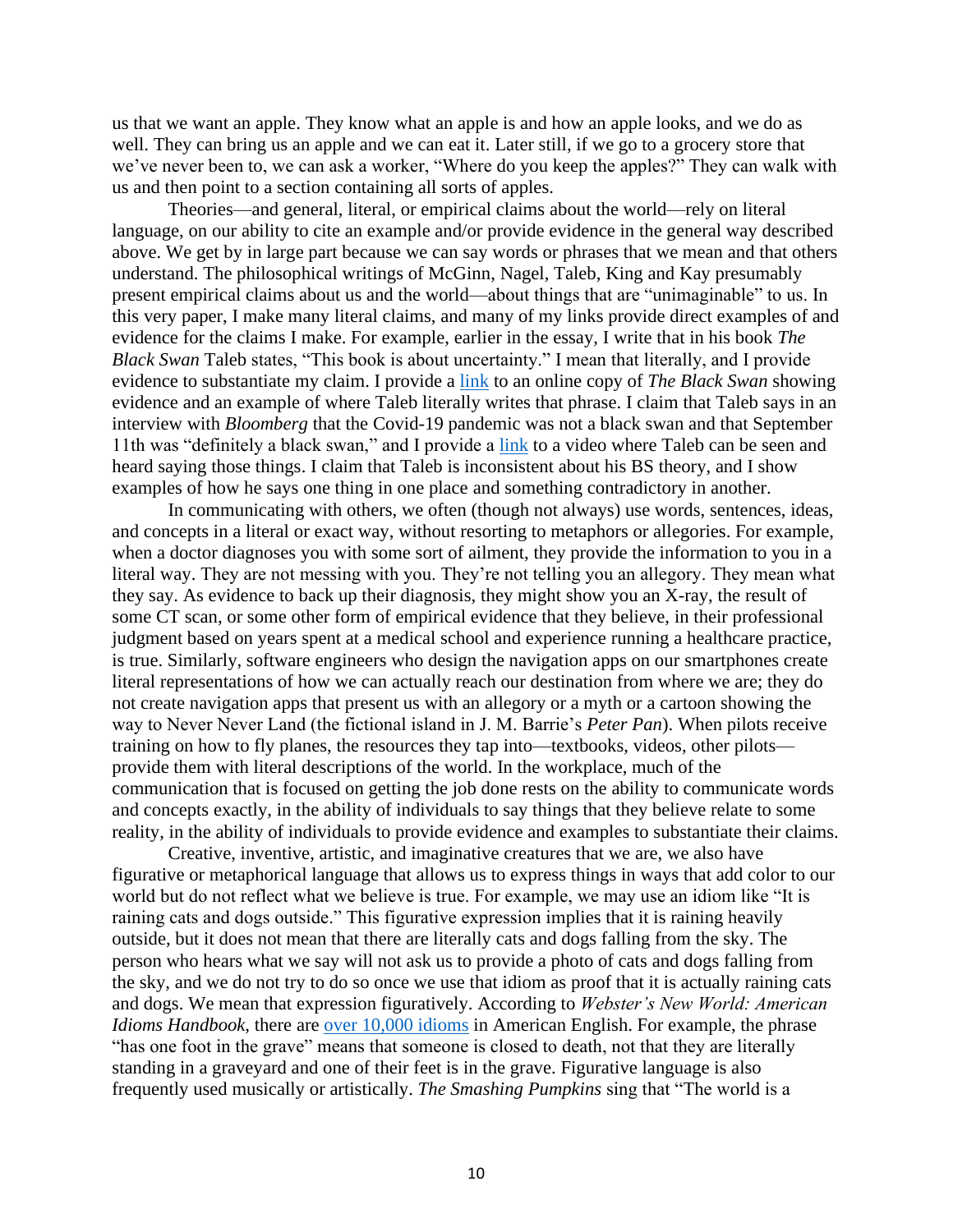vampire." The song is "catchy" and "cool" and audiences go to concerts to enjoy it or listen to it on their smartphones. But physicists do not study the natural world and compose their theories based on the notion that the world is literally a vampire. Tom Cochrane sings that "Life is a highway," and the song is likewise catchy. But biologists and doctors do not operate based on the notion that life is literally a highway. In everyday language, we might speak about a dead person using the figurative expression that they are "rolling in their grave," but we do not mean that the person we're referencing is literally rolling in their grave and we do not seek to provide an example of someone dead presently rolling in their grave. These are non-literal expressions and we do not need to provide evidence that they are true.

The problem is not that theorists and philosophers like Taleb, King, Kay, and McGinn speak of things as being "unimaginable," "inconceivable," "unknowable," or "fundamentally unpredictable." The problem is that they use these words and mean them literally. An additional problem is that theorists who use these words literally imply or sometimes explicitly state that something was inconceivable across the board—to human beings in general. "No one" could have conceived of the type of stock market crash in October 1987 before it happened (according to Taleb), "no one" could have imagined something like a modern smartphone a century ago (according to King and Kay), and "no one" can answer literally insoluble philosophical questions like the mind-body problem (according to McGinn).

But the notion that there are "literally inconceivable" things, I think, is absurd—it is "mindboggling," metaphorically speaking. What is literally inconceivable, or literally unimaginable, or unpredictable, or unobservable, or unthinkable? If we treat those words literally and mean to imply something actual or real about our universe, rather than as part of our figurative language, I think we should be able to provide an example of these words, and evidence that what we say is "inconceivable" is indeed "inconceivable." But in trying to provide an example of something "literally inconceivable," or unimaginable, or unthinkable, or unobservable, we nullify a very standard linguistic convention that we generally abide by when communicating—that is, the convention by which we can provide an example for each word we use if we use it literally.

Two strategies often emerge when individuals use the word "unimaginable" and similar "un-able" words in a literal sense. The first strategy amounts to something like "mind-reading," and the second amounts to something like "time traveling." In other words, they say that some phenomenon or event was unimaginable to someone else in the past—to the victims of 9/11 (who were presumably incapable of conceiving that their plane might be hijacked), or the convict colonists of the First Fleet (who were presumably incapable of imagining that they might observe black swans in present-day Australia), or to people a century ago (who presumably could not conceive of a device like the modern smartphone.) But how would they provide evidence to substantiate such claims? Do they have mind-reading devices and time machines that allow them to look inside the minds of individuals in the past, and discern what was imaginable and unimaginable to them, what was the range of their imagination, what was inside and outside the scope of their imagination? I do not think that they have such devices, and they are using their imagination to imagine that some things were unimaginable to some people in the past. Instead, they use a strange mixture of conditional reasoning and counterfactual thinking to reach their conclusions. McGinn posits that if the mind-body problem was soluble it would have been solved by now, after ages of trying to solve it. But it hasn't (in his mind at least), and that means that the human mind is not up to the task, it has insurmountable limits that it bumps up against when it tries to resolve intractable philosophical problems.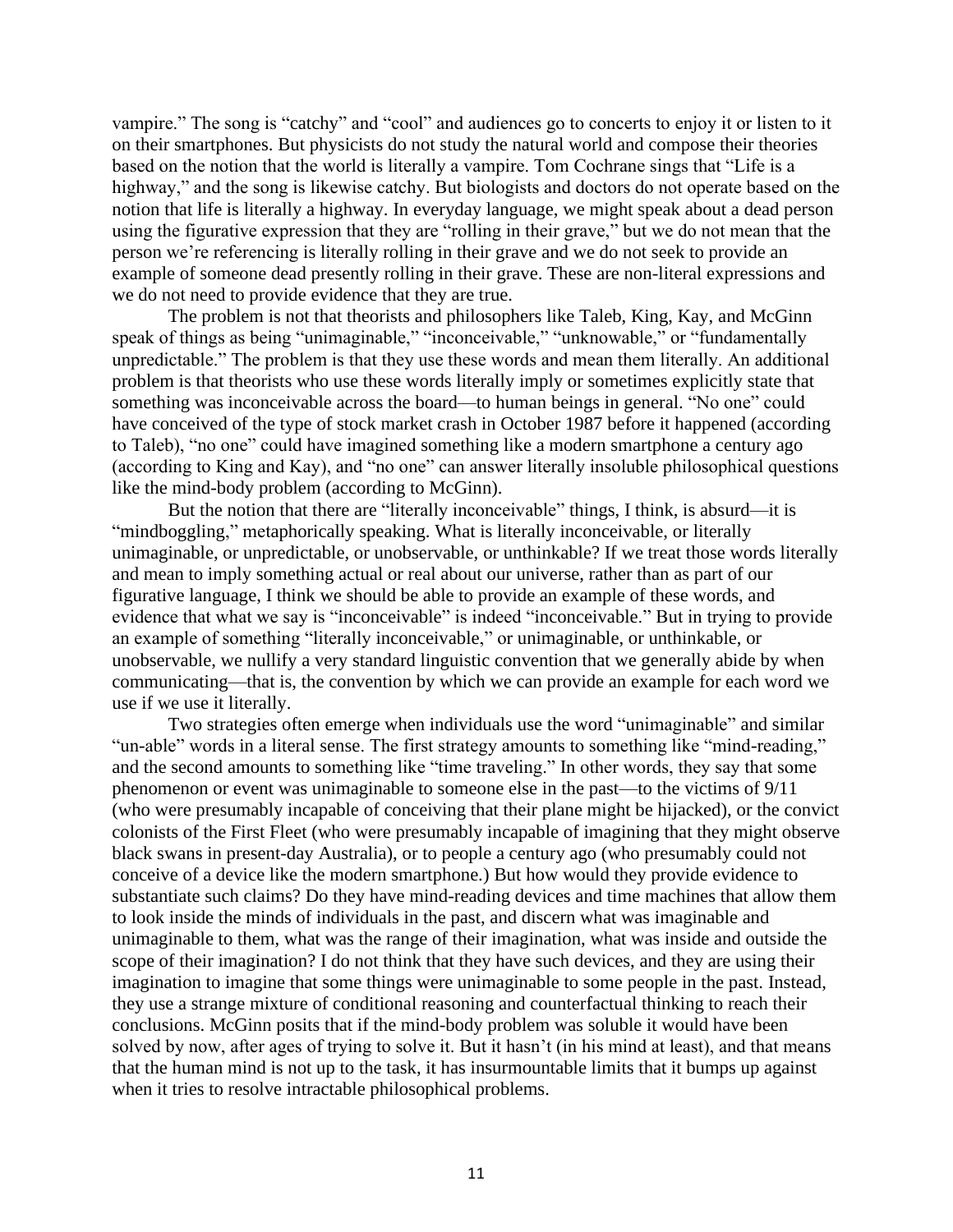Taleb posits that if 9/11 was predictable then there would have been military planes circling the Twin Towers on the day of the tragedy, presumably to shoot down civilian airliners, and the 9/11 attacks would have been prevented. But those military planes were not there, and the 9/11 attacks did happen, and "thus" this means that 9/11 was an unpredictable event. I think this sort of blend of conditional reasoning and counterfactual thinking is a serious error. Using the same strange blend of conditional reasoning and counterfactual thinking, we can make the following argument:

"If people were incapable of predicting that multiple planes would be hijacked on September 11, 2001, they would have bought a ticket to fly on that day and boarded one of the hijacked planes, not expecting what might happen to them. However, billions of people did not board one of the hijacked planes on September 11, 2001. 'Ergo,' billions of people were capable of predicting 9/11."

The argument above is, I think, as absurd as the sort of conditional reasoning-mixedwith-counter-factual-thinking that Taleb, King, and Kay engage in.

In *Stalking the Black Swan*, former Wall Street analyst Kenneth Posner [writes,](https://www.google.com/books/edition/Stalking_the_Black_Swan/Vkp9-P0frlgC?hl=en&gbpv=1&bsq=unthinkable) "The collapse of Fannie Mae's stock [beginning in late 2007] would have been unthinkable just a year or two years earlier. The near-complete loss of value qualifies as a Black Swan, or if you like, it was part of the larger Black Swan that swept through the housing, mortgage, and capital markets." I think the word "unthinkable"—as are other members of this strange but wonderful figurative family, like "unimaginable" and "unknowable"—only hold water as non-literal descriptions of the world. Was the collapse of Fannie Mae's stock and the wider financial crisis literally unthinkable [\(as in,](https://www.merriam-webster.com/dictionary/unthinkable) "not capable of being grasped by the mind") in, say, 2005 or 2006? Well, it appears that Taleb was drafting his BS book [between 2003 and 2006,](https://www.fooledbyrandomness.com/imbeciles.htm) and given what he wrote in it about "Fanny Mae," it appears likely that the thought that Fannie Mae's stock might collapse was very "thinkable" to him during that period. In a section of Taleb's website dedicated to the "imbeciles" who chose to ignore his "warnings," Taleb writes (or rather screams) that the financial crisis that began toward the end of 2007 was ["NOT A BLACK](https://www.fooledbyrandomness.com/imbeciles.htm)  [SWAN,](https://www.fooledbyrandomness.com/imbeciles.htm)" because it was thinkable to him. But it appears that there were others too for whom the collapse of Fannie Mae's stock was "thinkable" too. For example, in 2006 the economist Nouriel Roubini [told](https://www.nytimes.com/2008/08/17/magazine/17pessimist-t.html?referringSource=articleShare) the International Monetary Fund that in the coming months and years the US would likely face a "once-in-a-lifetime housing bust [and] ultimately, a deep recession." In early 2006, the hedge fund manager and investor John Paulson bet against the US housing market, in trades that between 2007 and 2008 netted his clients and employees an estimated [\\$20 billion in profits.](https://markets.businessinsider.com/news/stocks/john-paulson-quits-hedge-fund-family-focused-investment-firm-2020-7-1029361830) It appears that a collapse of the US housing market, and a wider recession, were indeed thinkable. Posner's "unthinkable" moniker works, I think, if it is embraced in a figurative or nonliteral way, to express how shocked many (though not all) people were by the collapse of Fannie Mae's stock and the wider financial crisis that began in 2007, much as the expression "It is raining cats and dogs outside" works if we understand that it means that it is raining heavily outside, not if we suddenly claim that dogs and cats are literally falling from the sky.

# *Ethical Challenges of "Unimaginable" Arguments*

Part of the reason why we are capable of holding people to account is that human beings can imagine the consequences of their decisions, actions, and inactions. We are, for example, capable of imagining how it would feel if we punched someone or caused them pain in another way, and how they might respond. We can play that scenario out in our minds and let it die there. Society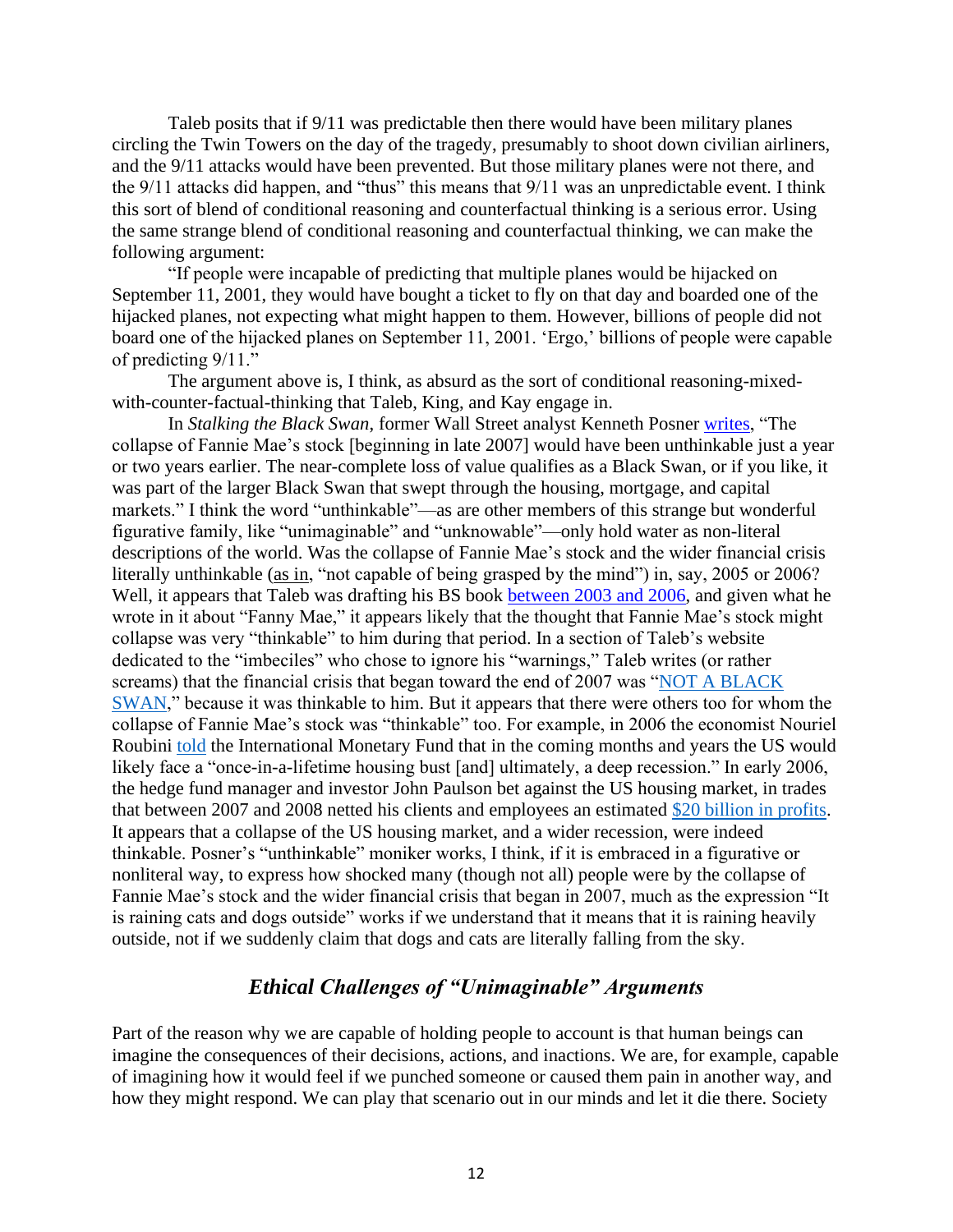can hold us to account through promised punishments aimed at and often capable of deterring us from inflicting harm on others because we can imagine the punishment we would receive, and the harm and pain that we would have to deal with, if we transgressed a law. I think that our imagination is a crucial part of the formation of all sorts of futures, which exist in our "mind's eye," metaphorically speaking. The usage of concepts like "the unimaginable" or "the inconceivable" in literal language raises an ethical dilemma. Broadly speaking, this dilemma can be represented in the form of a question: if there actually exists a category of literally unimaginable things, if futures are literally unimaginable, how do we hold individuals and organizations accountable for their actions and decisions when things fall apart?

The argument that there exist literally unimaginable things paves the way for leaders to claim that no one "saw" or "could have seen" it coming, whether it was a financial crisis, a terrorist attack, or a natural disaster. This is the crutch senior leaders often use. This appears to have happened after Hurricane Katrina emerged in August 2005.<sup>xiv</sup> Four days after Hurricane Katrina devastated New Orleans, in an interview with *Good Morning America*, then US President George Bush attempted to deflect criticism by [saying,](https://www.history.com/news/hurricane-katrina-levee-failures) "I don't think anybody anticipated the breach of the levees" in New Orleans. In separate remarks, Bush [said,](https://www.google.com/books/edition/Weekly_Compilation_of_Presidential_Docum/Ri8im9hFNesC?hl=en&gbpv=1&bsq=The%20destruction%20left%20by%20Katrina%20reaches%20beyond%20anything%20we%20could%20have%20imagined.) "The destruction left by Katrina reaches beyond anything we could have imagined." However, leaked footage showed that worried officials [briefed](http://news.bbc.co.uk/2/hi/americas/4765058.stm) Bush a day before Katrina hit that the coming storm could breach the city's flood barriers. The head of the National Hurricane Center voiced a "very, very grave concern" that the levees could be over-run, and the head of the Federal Emergency Management Agency [said,](https://www.theguardian.com/world/2006/mar/02/hurricanekatrina.usa) "We're going to need everything that we can possibly muster, not only in this state and in the region, but the nation, to respond to this event." Bush's statements about the inconceivability of breaching of the levees in New Orleans and the destruction of the storm were not literally true. Instead, I think that they were instances of a senior leader trying to wash his hands for tragic outcomes that occurred while he was in charge. If no one anticipated that the levees would be overrun, and if the size and scope of the destruction wrought by Hurricane Katrina were literally unimaginable, then neither Bush, nor his administration, nor other parts of the federal government they oversee (including the US Army Corps of Engineers) could have ever adequately prevented the tragedy or prepared for and responded to it.

On October 23, 2008, Alan Greenspan (who from 1987 to 2006 was the Chair of the US Federal Reserve) testified in front of the House Committee on Oversight and Government Reform about the ongoing financial crisis and the role of federal regulators. During that testimony, Greenspan [said,](https://oversight.house.gov/sites/democrats.oversight.house.gov/files/migrated/20081023100438.pdf) "In 2005, I raised concerns that the protracted period of underpricing of risk, if history was any guide, would have dire consequences. The crisis, however, has turned out to be much broader than anything I could have imagined." To his "credit," Greenspan was only talking about himself when employing the "unimaginable" concept since he said that the financial crisis turned out to be "much broader than anything I could have imagined." But it appears to me that Greenspan could have imagined such a crisis ahead of time and that he like senior leaders often do, was using the crutch of the "unimaginable" concept to defend himself and to wash his hands of any culpability for the crisis. If he couldn't imagine or conceive of the type of crisis that emerged in 2007, how could he have done anything to prevent it from happening?

Often, it appears to me, the "tragedy" of some event (a war, a natural disaster, a financial crisis) is not that "no one saw it coming," not that our cognitive or epistemic capacities are limited and that we were incapable of predicting or preventing it. Instead, the "tragedy" is that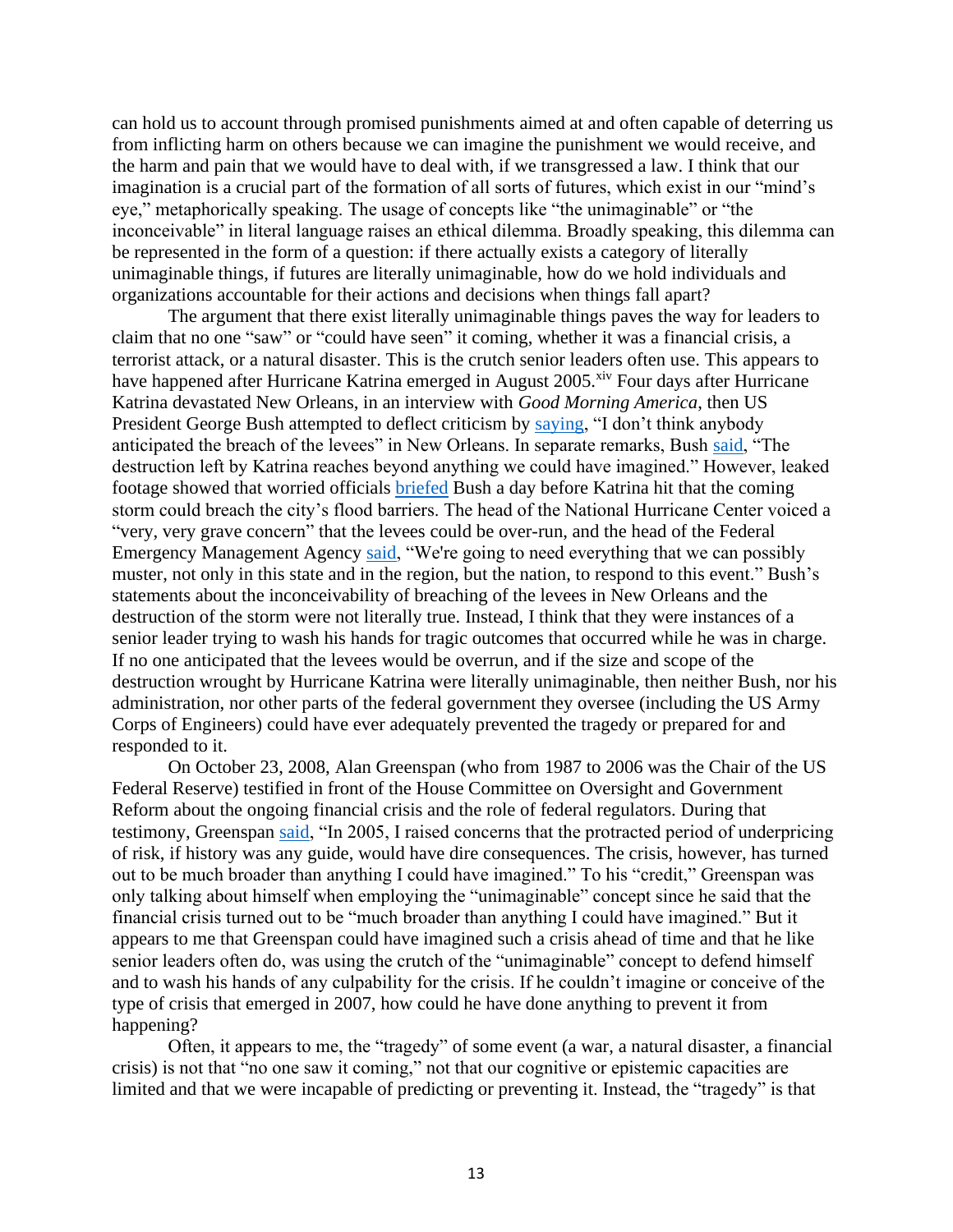we did and often do see the possibility of some disaster befalling us and/or others, and for reasons ranging from indolence to selfishness, do nothing to prevent it, or throw up our hands and accept the inevitability of that future disaster fatalistically.

# *Empirical Inquiries Into…*

## **… The Previously Unimaginable Sighting of the First Black Swan**

King and Kay imply that if you were to travel back in time to say, April 1787 (the month before the First Fleet set sail to present-day Australia), and if you were to interview a million Europeans about whether there exist black swans in nature, none of them would say that black swans exist. If you were to ask a million Europeans whether those traveling on the First Fleet to a land far, far away (back then a land not yet commonly called Australia) would observe a black swan, they'd exclaim, "Impossible!"

There are glaring empirical errors in King and Kay's BS origin story. First, the Dutch explorer Willem de Vlamingh recorded observing black swans off the western coast of presentday Australia in his logs roughly 90 years before the First Fleet set sail, as did other members of his expedition. Their logs do not indicate that this event was startling or shocking for them as we might expect if black swans were literally unbelievable or unimaginable beforehand. Second, the various outcomes of the Vlamingh-led expedition to present-day Australia were shared with other Europeans relatively quickly. For example, Nicolaes Witsen, one of the driving forces behind Vlamingh's expedition, learned many details about the outcomes of the journey, including the fact that black swans were sighted. Witsen shared this information with others, including the British naturalist Dr. Lister. An excerpt of Witsen's letter was [published](https://royalsocietypublishing.org/doi/pdf/10.1098/rstl.1698.0074) in the Royal Society's English-language journal, *Philosophical Transactions*, in 1698. To little fanfare, the letter included the fact that black swans and other animals were "found there." Over subsequent decades, the excerpt of Witsen's letter was [republished](https://www.google.com/books/edition/The_Philosophical_Transactions_and_Colle/qFMVAAAAQAAJ?hl=en&gbpv=1&dq=philosophical+transactions+black+swans&pg=PA622) [many](https://www.google.com/books/edition/The_Philosophical_Transactions_Abridged/vj_NIdweMrQC?hl=en&gbpv=1&dq=philosophical+transactions+black+swans&pg=PA622) [times,](https://www.google.com/books/edition/Memoirs_of_the_Royal_Society_Or_a_New_Ab/rPhWAAAAcAAJ?hl=en&gbpv=1&dq=philosophical+transactions+black+swans&pg=PA300) and the fact that black swans were observed was [mentioned](https://books.google.com/books?id=m7hZAAAAcAAJ&pg=PA11&dq=1717+black+swans+terra&hl=en&newbks=1&newbks_redir=0&source=gb_mobile_search&sa=X&ved=2ahUKEwjB8Kz7vfTyAhXsGFkFHT4EA-EQ6AF6BAgEEAM) in *Atlas Geographus*, published during the 1710s. During the 1720s, the Dutch minister and naturalist Francois Valentijn published a collection of books containing illustrations of parts of the world that most ordinary Europeans of the time had never traveled to. One of the engravings depicted Vlamingh's expedition in present-day Australia along with black swans, as one can see below. It appears to be empirically false to imply that the observation of black swans in present-day Australia was "unimaginable" to Europeans before 1788.



**Figure 2:** *[Black swans near Rottnest Island](https://www.agsa.sa.gov.au/collection-publications/collection/works/black-swans-near-rottnest-island-swartte-swaane-drift-op-het-eyland-rottenest/24863/)*, published in François Valentijn's *The Old and New East Indies* (circa 1724-1726)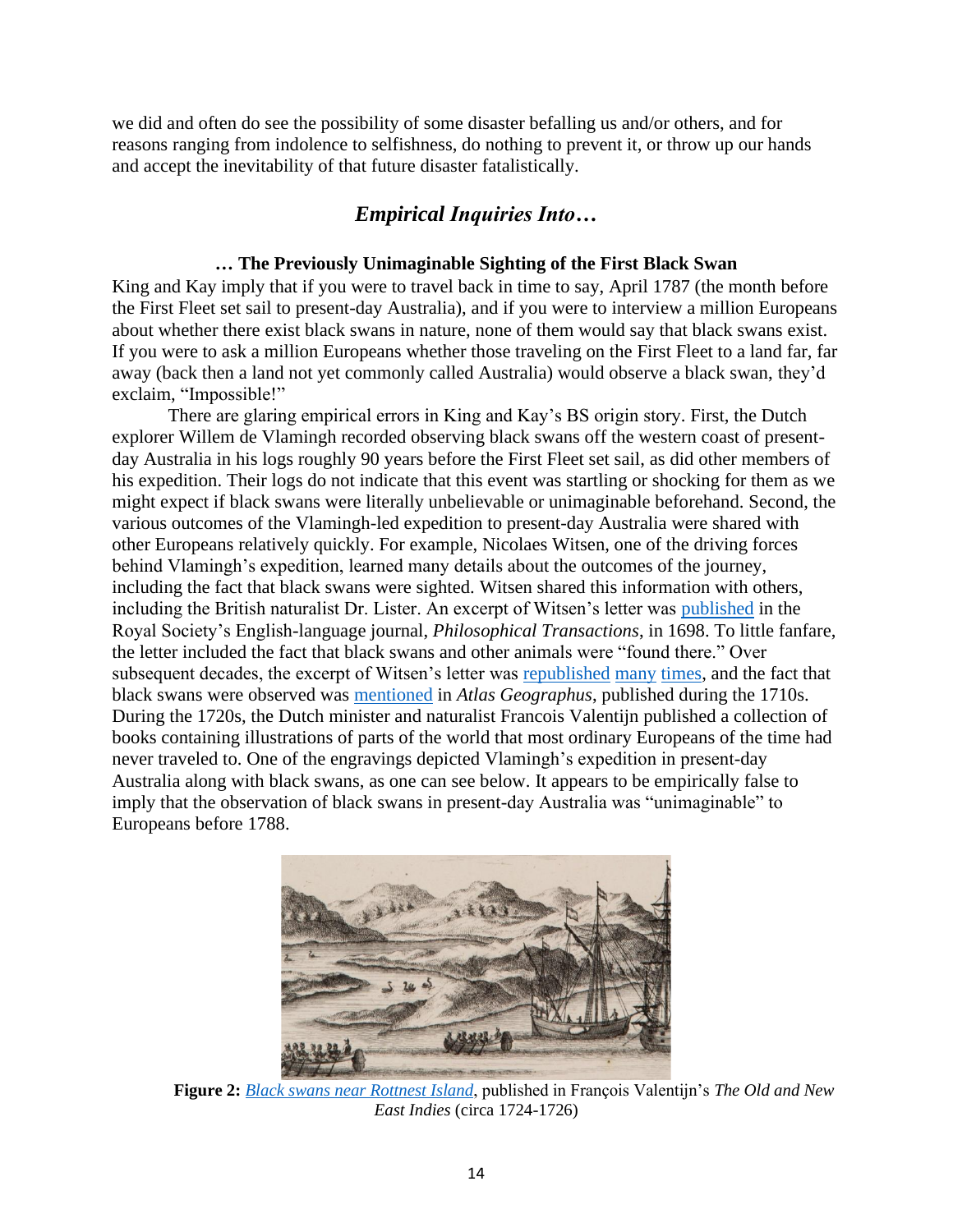If King and Kay mean that Europeans once upon a time, before the First Fleet's voyage, believed that every single feather of all swans must be white and only white, this too is empirically false—since during the 1600s and 1700s Europeans of different stripes (English, French) observed and recorded the existence of black-necked swans. The English naval commander John Narborough [observed](https://www.google.com/books/edition/An_Account_of_Several_Late_Voyages_Disco/6wEmrBQS_a0C?kptab=editions&gbpv=1&bsq=some%20swans) black-necked swans as early as 1670, and their existence was recorded in [English-](https://www.google.com/books/edition/A_General_Synopsis_of_Birds/1Xc3AQAAMAAJ?hl=en&gbpv=1&dq=john+latham+a+general+synopsis+of+birds+black+necked+swans&pg=PA438) and [French-](https://www.google.com/books/edition/A_Voyage_Round_the_World/cEBOAQAAMAAJ?hl=en&gbpv=1&dq=Among+the+web-footed+birds,+the+swan+is+the+first+in+order%3B+it+only+differs+from+the+European+one+by+its+neck%3B+which+is+of+a+velvet+black,+and+makes+an+admirable+contrast+with+the+whiteness+of+the+rest+of+its+body%3B+its+feet+are+flesh-colored.+This+kind+of+swan+is+likewise+to+be+found+in+Rio+de+la+Plata,+and+in+the+Strait+of+Magellan&pg=PA61&printsec=frontcover)language books throughout the 1600s and 1700s before the First Fleet set sail to present-day Australia.<sup>xv</sup>

### **… The Previously Unimaginable Smartphone**

Using their magical time machine and mind-reading devices, King and Kay claim that a modern smartphone "was just not within the scope of imagination" to people living a century ago. If it would have been within the scope of imagination, people a century ago would have invented the smartphone. But clearly, they didn't, and so such a device was "unimaginable." In a similar vein, they [write,](https://www.google.com/books/edition/Radical_Uncertainty_Decision_Making_Beyo/HSefDwAAQBAJ?hl=en&gbpv=1&bsq=before%20the%20wheel%20was%20invented) "Before the wheel was invented, no one could talk about the probability of the invention of the wheel…. To identify a probability of inventing the wheel is to invent the wheel." The part about the wheel appears to have been pulled out of *The Black Swan*, where Taleb [writes,](https://www.google.com/books/edition/The_Black_Swan_Second_Edition/h2WMDQAAQBAJ?hl=en&gbpv=1&bsq=we%20are%20not%20easily%20able%20to%20conceive%20of%20future%20inventions%20(if%20we%20were,%20they%20would%20have%20already%20been%20invented)) "If you can prophesy the invention of the wheel, you already know what a wheel looks like, and thus you already *know* how to build a wheel… If you know about the discovery you are about to make in the future, then you have almost made it." He goes on to [write](https://www.google.com/books/edition/The_Black_Swan_Second_Edition/GSBcQVd3MqYC?hl=en&gbpv=1&dq=We+are+not+easily+able+to+conceive+of+future+inventions+(if+we+were,+they+would+have+already+been+invented).+On+the+day+when+we+are+able+to+foresee+inventions+we+will+be+living+in+a+state+where+everything+conceivable+has+been+invented&pg=PA172&printsec=frontcover) that, "We are not easily able to conceive of future inventions (if we were, they would have already been invented). On the day when we are able to foresee inventions we will be living in a state where everything conceivable has been invented."

King, Kay, and Taleb appear to believe that if you are capable of imagining some invention, you're essentially there. If some existing technology was imaginable to people in the past, those people would have already invented that technology. But, that technology was only developed relatively recently and doesn't seem to have existed back then. "Ergo," it was "unimaginable" or "inconceivable" or "unpredictable" to people in the past. But is it the case that when we can imagine some future technology, we already know how to build it and have "almost made it"?

I think that the answer is a self-evident no. For example, in an interview with *Colliers* in January 1926, the inventor Nikolas Tesla was [quoted](http://www.tfcbooks.com/tesla/1926-01-30.htm) as saying:

"When wireless is perfectly applied the whole earth will be converted into a huge brain, which in fact it is, all things being particles of a real and rhythmic whole. We shall be able to communicate with one another instantly, irrespective of distance. Not only this, but through television and telephony we shall see and hear one another as perfectly as though we were face to face, despite intervening distances of thousands of miles; and the instruments through which we shall be able to do this will be amazingly simple compared with our present telephone. A man will be able to carry one in his vest pocket. We shall be able to witness and hear events — the inauguration of a President, the playing of a world series game, the havoc of an earthquake or the terror of a battle — just as though we were present."

Tesla's quote provides tentative empirical evidence supporting the idea that something like a modern smartphone that can fit into our pocket—with all the features we've come to know and love, like "FaceTime"/video-calling and streaming events live as though we were where the event was happening—was indeed "within the scope of imagination" of at least one person about a century ago.<sup>xvi</sup> But, just because Tesla imagined the sort of features humans will one day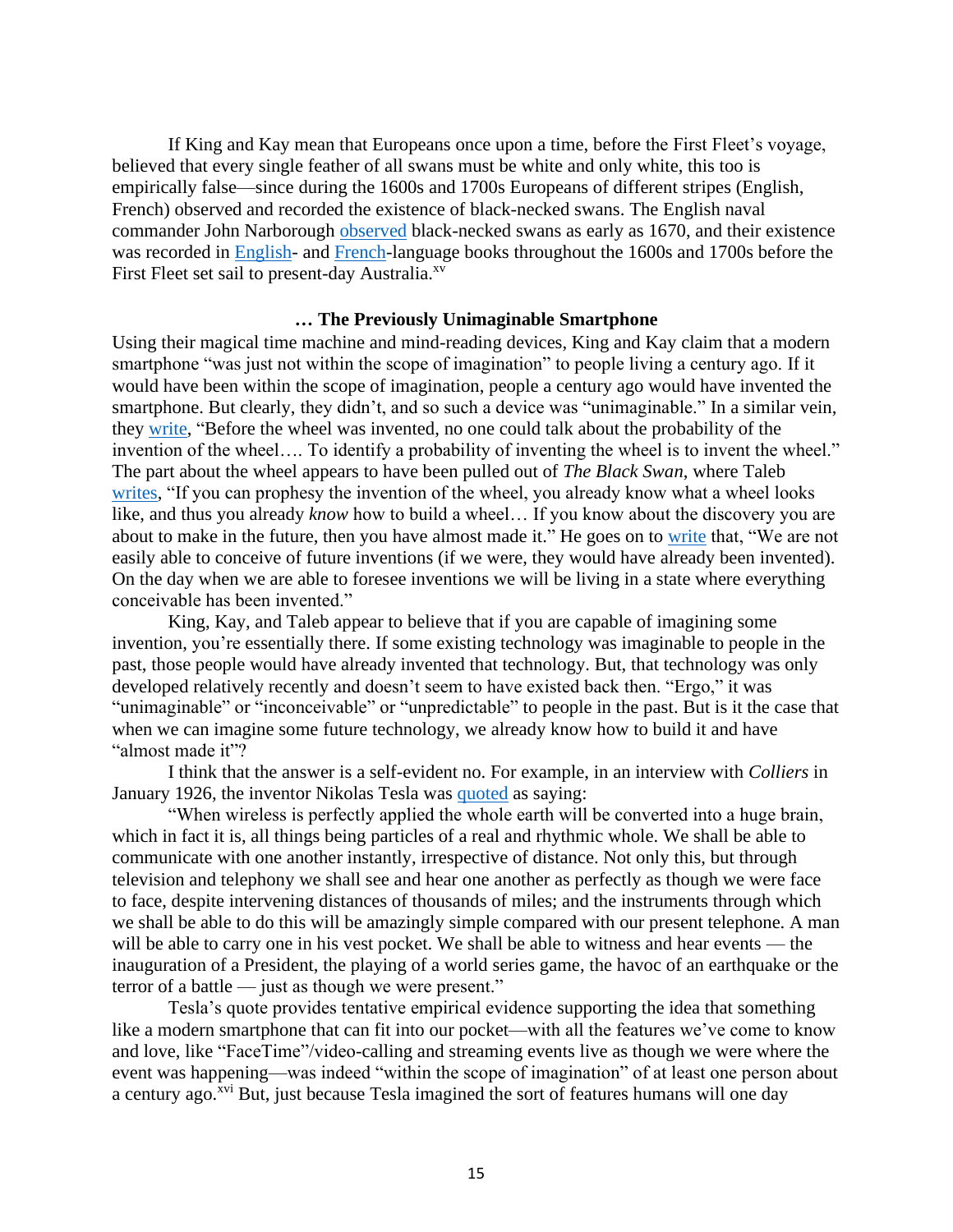possess in a manner remarkably close to the features embedded into a modern smartphone does not mean that he was close to building a modern smartphone. It appears that human beings are quite capable of conceiving and imagining all sorts of future technologies (and "futures" more generally). That those technologies are not in existence at any point in time is no proof of their unimaginability or inconceivability.

## **… The Previously Inconceivable 9/11 Attacks**

In *The Black Swan*, Taleb writes:

"Think of the terrorist attack of September 11, 2001: had the risk been reasonably conceivable on September 10, it would not have happened. If such a possibility were deemed worthy of attention, fighter planes would have circled the sky above the twin towers, airplanes would have had locked bulletproof doors, and the attack would not have taken place, period."

No, no period at all. First, the risk of a 9/11-type of attack was reasonably conceivable. Taleb's background is not in national security analysis, and so he was not following some of the writings that were coming out during the 1990s and early 2000s. But national security practitioners and theorists during that period were writing about such a possibility. For example, in 1998, Ash Carter, John Deutch, and Philip Zelikow, three officials who served throughout their careers at the senior-most levels of the Department of Defense, Central Intelligence Agency, and State Department, respectively, published a paper in *Foreign Affairs* called "Catastrophic Terrorism: Tackling the New Danger." In the first section of that paper, entitled "Imagining the Transforming Event," they [wrote:](https://www.foreignaffairs.com/articles/united-states/1998-11-01/catastrophic-terrorism)

"Long part of the Hollywood and Tom Clancy repertory of nightmarish scenarios, catastrophic terrorism has moved from far-fetched horror to a contingency that could happen next month.... American military superiority on the conventional battlefield pushes its adversaries toward unconventional alternatives… A successful attack with weapons of mass destruction could certainly take thousands, or tens of thousands, of lives… Such an act of catastrophic terrorism would be a watershed event in American history. It could involve loss of life and property unprecedented in peacetime and undermine America's fundamental sense of security, as did the Soviet atomic bomb test in 1949. Like Pearl Harbor, this event would divide our past and future into a before and after. The United States might respond with draconian measures, scaling back civil liberties, allowing wider surveillance of citizens, detention of suspects, and use of deadly force."

In other words, the three authors above conceived of a catastrophic terrorist attack resulting in the deaths of thousands that would be a "watershed event in American history" and "could undermine America's fundamental sense of security." Such an event, they anticipated, would, like Pearl Harbor, "divide our past and future into a before and after." They further imagined that the US "might respond with draconian measures, scaling back civil liberties, allowing wider surveillance of citizens, detention of suspects, and use of deadly force." For anyone following what happened on 9/11 and how the United States responded, these lines appear remarkably prescient.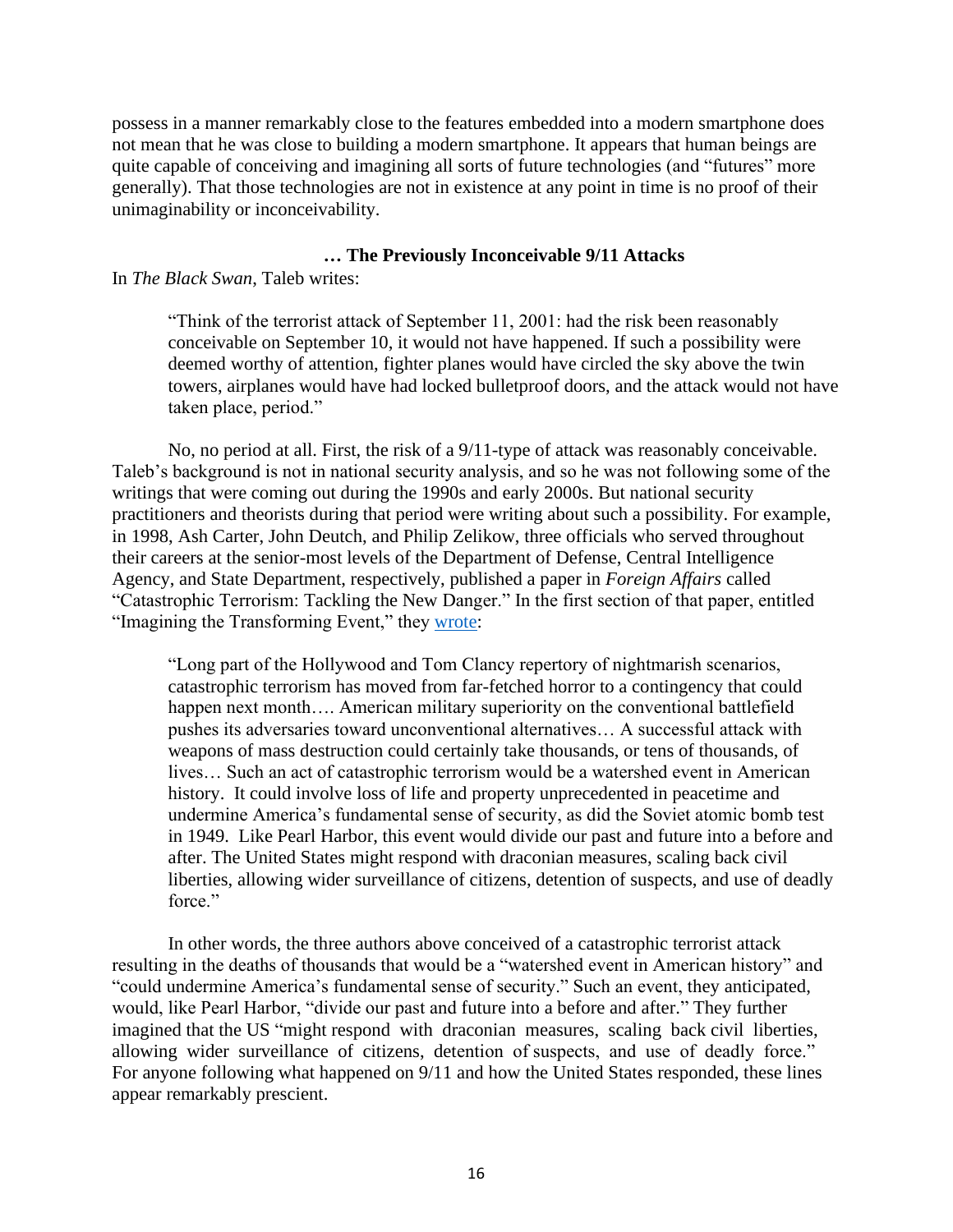In addition, during the late 1990s, FBI analysts were [warning](https://www.washingtonpost.com/archive/politics/2002/05/19/clues-pointed-to-changing-terrorist-tactics/b6bba8aa-073d-40d6-9822-4df1b4ace8f2/) "federal officials that terrorists might crash hijacked aircraft into landmarks such as the Pentagon and the World Trade Center." Meanwhile, in 1998, the Federal Aviation Administration (FAA) was briefed by terrorism experts on two scenarios involving terrorists hijacking planes and crashing them into strategic targets, including one scenario in which terrorists "commandeered Federal Express cargo planes and crashed them into the World Trade Center, the Pentagon, the White House, [and] the Capitol," among other targets.<sup>xvii</sup> Of course, for political reasons, after the attack happened, the Bush administration defended itself by signaling that no one could have foreseen such a horrendous attack happening. Condoleezza Rice, the then-National Security Advisor, defended the Bush administration by saying, "I don't think anybody could have predicted that these people would take an airplane and slam it into the World Trade Center, take another one and slam it into the Pentagon—that they would try to use an airplane as a missile."

Rice was speaking in a language similar to the one I pointed out above in the section on the ethical problems of using "unimaginability" arguments. Like Bush after Hurricane Katrina and Greenspan after the 2007 financial crisis, Rice was trying to bin the 9/11 attacks into the fundamentally "unpredictable" category. She was the National Security Advisor for roughly eight months before September 11th. If she could designate that tragedy as something that was fundamentally unpredictable (that nobody "could have predicted"), then she could wash her hands of any responsibility for allowing it to occur—since, if the 9/11 attacks were literally and fundamentally unpredictable, no one could have prepared for them, and therefore that not enough was done to prevent 9/11 was not her administration's fault. But, as two senior counterterrorism officials [told](https://www.washingtonpost.com/archive/politics/2002/05/19/clues-pointed-to-changing-terrorist-tactics/b6bba8aa-073d-40d6-9822-4df1b4ace8f2/) the *Washington Post*, "U.S. intelligence and law enforcement agencies had more warning than Rice acknowledged that al-Qaeda might use a hijacked aircraft as a weapon."

So, was the risk of a 9/11-like attack literally "inconceivable" before it happened as Taleb suggests? The empirical evidence above shows, I think, that the answer is no. It was conceivable, and not just to the terrorists who planned it, but to national security practitioners and observers who warned about it in the years prior.<sup>xviii</sup>

### **… The Previously Inconceivable Indian Ocean tsunami**

"Consider the Indian Ocean tsunami of December 2004," Taleb writes about this particular event, which he considers a black swan. "Had it been expected, it would have not have caused the damage it did—the areas affected would have been less populated, an early warning system would have been put in place."

The tsunami was caused by a magnitude 9.1-9.3 earthquake off the west coast of Indonesia, the third-largest earthquake ever recorded and the largest in the twenty-first century. Of the estimated 227,898 deaths across the world associated with the 2004 Indian Ocean tsunami, over 200,000 [occurred](https://www.britannica.com/event/Indian-Ocean-tsunami-of-2004) in Indonesia, where over half a million were displaced.<sup>xix</sup>

According to the National Oceanic and Atmospheric Administration, between 1900 and 2003, there were approximately 100 tsunami events that impacted Indonesia. That's an average of almost one tsunami event per year for a century. In the decade leading up to the 2004 tsunami earthquake, 15 tsunamis struck Indonesia.<sup>xx</sup> Was the massive devastation wrought by the 2004 Indian Ocean tsunami the result of the fact that individuals or societies were incapable of imagining yet another tsunami happening, or could other factors have played a larger role?

Consider that, starting in 1967, Indonesia was ruled by General Suharto, a military leader who came to power through a coup d'état and was only ousted in 1998 after thirty years of dictatorial rule.<sup>xxi</sup> Suharto was one of last century's most corrupt rulers, having embezzled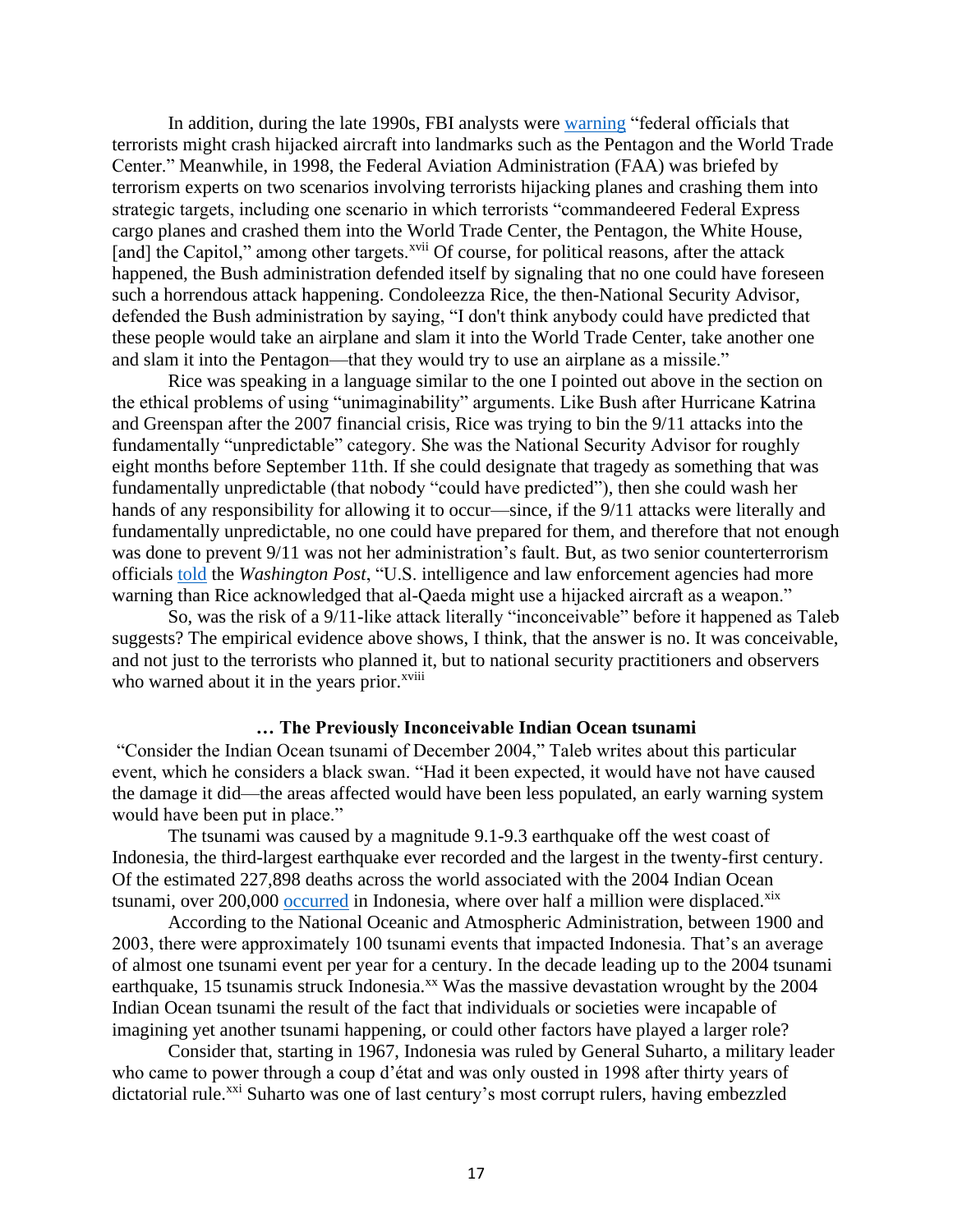upward of [\\$35 billion,](https://issuu.com/transparencyinternational/docs/2004_gcr_politicalcorruption_en?mode=window&backgroundColor=%23222222) and was only booted out of office in the wake of the 1997 Asian financial crisis, which decimated Indonesia's economy and led to widespread rioting against his rule.

According to the International Monetary Fund's [World Economic Outlook database,](https://www.imf.org/en/Publications/SPROLLs/world-economic-outlook-databases#sort=%40imfdate%20descending) in 2003, a year before the tsunami, Indonesia's gross domestic product per capita based on purchasing power parity was lower than Albania, Iraq (a country that at that point was slowly descending into civil war), Belarus (Europe's last dictatorship), Venezuela (then ruled by a socialist dictator named Hugo Chavez), and Iran and Libya (both countries which were under US and UN sanctions for decades leading up to 2003). The United Nations Development Program keeps track of what it calls the [Human Development Index](https://countryeconomy.com/hdi?year=2003) (or HDI), which looks at a variety of human development indicators beyond per capita income such as education levels and life expectancy. Each year it ranks countries based on their HDI score. In 2003, countries with high HDI scores were those that we typically think of as "wealthy countries," including Norway, the United States, the United Kingdom, Germany, and Canada. Indonesia scored lower than Belarus, Cuba, Iran, Libya, and Venezuela.<sup>xxii</sup>

The closest land point to the epicenter of the 2004 tsunami and the area in Indonesia hit hardest by it was Aceh province, where an estimated [130,000 people](https://www.dw.com/en/ten-years-after-the-tsunami-how-has-aceh-changed/a-18149958) lost their lives. As the tsunami hit Indonesia, Aceh province was in the middle of a brutal, bloody, and decades-long civil war between the local, religiously fanatical government and the central government in Jakarta.xxiii

Considering these facts, to suggest that the impacts of the 2004 tsunami were as devastating as they were because of a failure of imagination, because no one expected or could expect that yet another tsunami would strike the country, is an embarrassingly ignorant claim. The "areas affected would have been less populated" in the world's fourth most-populous country and one whose population density is [more than four times](https://en.wikipedia.org/wiki/List_of_countries_and_dependencies_by_population_density) that of the United States? Who would have moved scores of impoverished people to safer regions? The corrupt central government in Jakarta that was embroiled in fighting forces in Aceh province? The religiously fanatical local government in Aceh? Where would scores of people have gone and where would they have lived—in million-dollar homes in Larchmont, New York? A responsible government that cared about its citizens may have answered these questions and, for decades or more, resolved at least some of the challenges facing a country located inside the infamous Ring of Fire.<sup>xxiv</sup> But, it does not appear either the historically corrupt national government in Jakarta or the fanatical local government in Aceh exhibited the traits of responsible governance. It appears that political, socio-economic, and security challenges faced by countries in the region, including Indonesia, better account for the devastating impacts of the 2004 tsunami than a failure to imagine the possibility of yet another tsunami before it happened.

# **Conclusions**

In this essay, I pointed out what I think are some of the conceptual, empirical, and ethical problems embedded into arguments that the resources of our minds have some insurmountable limits, and that those limits imply that there are literally unimaginable or inconceivable things in our universe. I critique this strain of thought because I view the ideas embodied in it as unwarranted, unhelpful, and extreme, not because I'm an "idealist." Just because someone critiques the notion that we are "flawed beyond repair" and "defective" does not mean that they believe that human beings are "flawless" or "perfect." Just because someone critiques current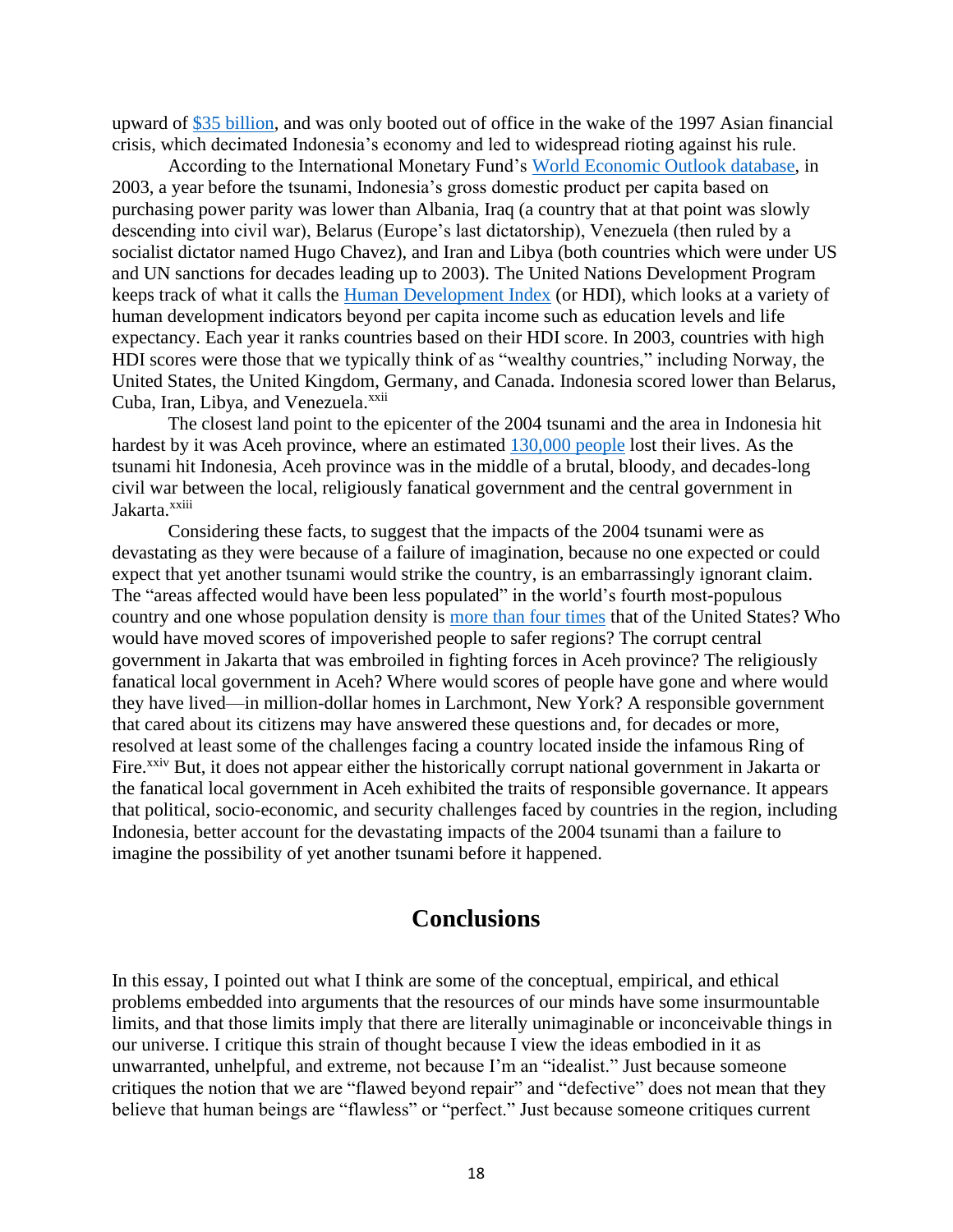conceptualizations of our "limits" and "limitations" does not mean that they believe that humans have "unlimited" or "limitless" capacities. Just because someone critiques the literal usage of words like "unimaginable" and "unknowable" does not mean that they believe that "everything is knowable."<sup>XXV</sup> Human beings often feel uncertain about and are perplexed by many items in the world—from what their personal or individual futures hold (a day, a month, a year, five years from now), to what the nature of the relationship between the seemingly immaterial "mind" and the seemingly material world is, to whether they have free will and if so what that idea even means. We can think and talk about these and other items without resorting to the extreme of saying that the reason why we are still debating these questions is that our minds have hard limits around them, and that outside of those limits there exist things in our universe that have some reality that is literally "unimaginable" to us.<sup>xxvi</sup>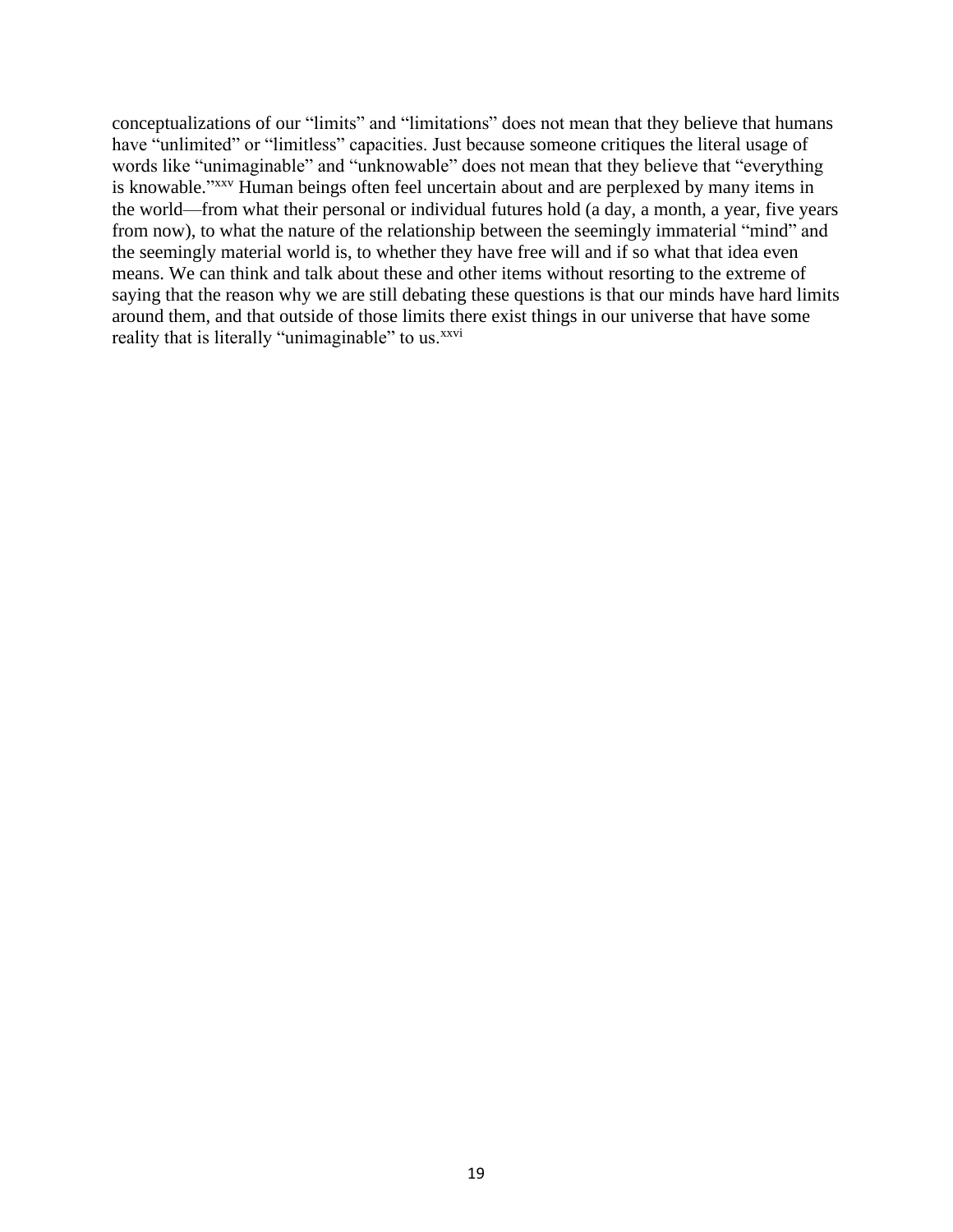#### **ENDNOTES**

<sup>i</sup> McGinn does not appear to be saying that there is no right answer or "correct theory" to the mind-body problem or to other questions that eternally baffle us. "What is closed to the mind of a rat may be open to the mind of a monkey," writes McGinn, "and what is open to us may be closed to the monkey." Similarly, there may be puzzling parts of the universe that are closed to our human minds, but open to other, non-human minds (Martians or gods) and they may have the ability to reach an understanding of the underlying reality of phenomena to which our minds are "closed." Mysteries that are closed off to us are "no less real for not being reachable" by us. They simply lie beyond the limits of our minds.

ii It is difficult to understand how Nagel concluded that "our own experience" provides the "basic material for our imagination," and how he leaped to the conclusion (his "therefore") that the "range" of our imagination is "limited." It appears to me that our imagination is a critical part of our imagination, which, I think, is itself a critical part of what we sometimes call our "consciousness" and sometimes call our "mind." Some people imagine and believe in the existence of entities like demons, ghosts, and the afterlife. Others imagine and believe in the existence of omnipotent, omnipresent, and omniscient God who created the universe and who cannot and ought not to be represented in any sort of art form. Others still imagine (though not necessarily believe in the existence of) genies. For example, the creators of the multiple Disney films *Aladdin* used their imagination to conceive the character of the genie. Specifically, what in our "non-imaginative" experience—the everyday experience of conscious, waking life—provides the "basic material" for our imagination to conceive of the entities just described (God, demons, ghosts, the afterlife, genies)? Is it always the case that our experience provides the basic material for our imagination, or is it often the case that our imagination provides the basic material for our experience? In my case, for example, I spend much of my waking life living "in the clouds" or "in my head," imagining wonderful futures, futures wherein I write an essay like this and someone gets what I'm trying to say once I've published the essay. I haven't published this essay, but in my head, there have been innumerable moments across many days when I imagined all sorts of futures where I did publish this essay, and wherein Taleb or King and Kay or Nagel, people I never met, angrily responded to my essay claiming I got what they said "all wrong!" It appears to me that my imagination was and is a crucial part of my experience.

Even if "our own experience provides the basic material for our imagination" (whatever that actually means) why would that necessarily entail that the range of our imagination is "limited"? A traditional piano has a limited number of keys, typically 52 white keys and 36 black keys. But does that mean that there is a limit to the number of musical compositions that a piano can play? The English alphabet consists of a limited number of letters: 26 (as of 2022). But does that mean that there is a limit to the number of words in the English language, or a limit to the number of English-language sentences or books or ideas?

Democritus, who lived between circa 460 BCE and 370 BCE, did not have access to a modern electron microscope or a technique like [electron ptychography,](https://www.scientificamerican.com/article/see-the-highest-resolution-atomic-image-ever-captured/) and so we may say that these were not part of his experience. Maybe his experience was thus limited (maybe). And yet he was able to imagine, to "see" with his "mind's eye," the existence of indivisible atoms that make up the fundamental building blocks of the natural world. Einstein did not have access to the Laser Interferometer Gravitational-Wave Observatory (LIGO), and yet he was able to imagine in his "mind's eye" the existence of gravitational waves ("ripples in space-time") a century before they were detected [by LIGO.](https://www.reuters.com/article/space-gravitywaves/einsteins-gravitational-waves-detected-in-landmark-discovery-idUSKCN0VK1RT) What in their "experience" provided the "basic material" for their imagination—unless we include human imagination as a crucial part of human experience, of "what it is like to be human." A question as worthy of asking as "what is it like to be a bat?" is "what is it like to be human?" It appears to me that our imagination is an integral part of what it is like to be human, and, at the grandest, broadest possible level, I do not think that our imagination is "limited"—it is as boundless as the universe and as strange as the multiverse.

iii In *What It's Like To Be A Bat*, Nagel argues that we can believe that we and other sentient creatures (humans, bats) have "conscious experiences," and that such experiences have a "subjective character." But the subjective character of experience cannot be adequately explained by using familiar forms of analysis (material, physical, functional, or reductionist). We cannot talk about subjective experiences in "objective" terms.

iv Taleb also uses words and concepts like the notion of "limits." For example, h[e writes,](https://www.google.com/books/edition/The_Black_Swan_Second_Edition/h2WMDQAAQBAJ?hl=en&gbpv=1&bsq=our%20resources%20are%20limited) "Our resources (both cognitive and scientific) are limited, perhaps too limited."

<sup>v</sup> As Taleb [writes](https://www.google.com/books/edition/Fooled_by_Randomness/DCqFYOrGyegC?hl=en&gbpv=1&bsq=inherent%20limitations) in *Fooled By Randomness*, "There is the Tragic Vision of Humankind that believes in the existence of inherent limitations and flaws in the way we think and act… Needless to say that the ideas of this book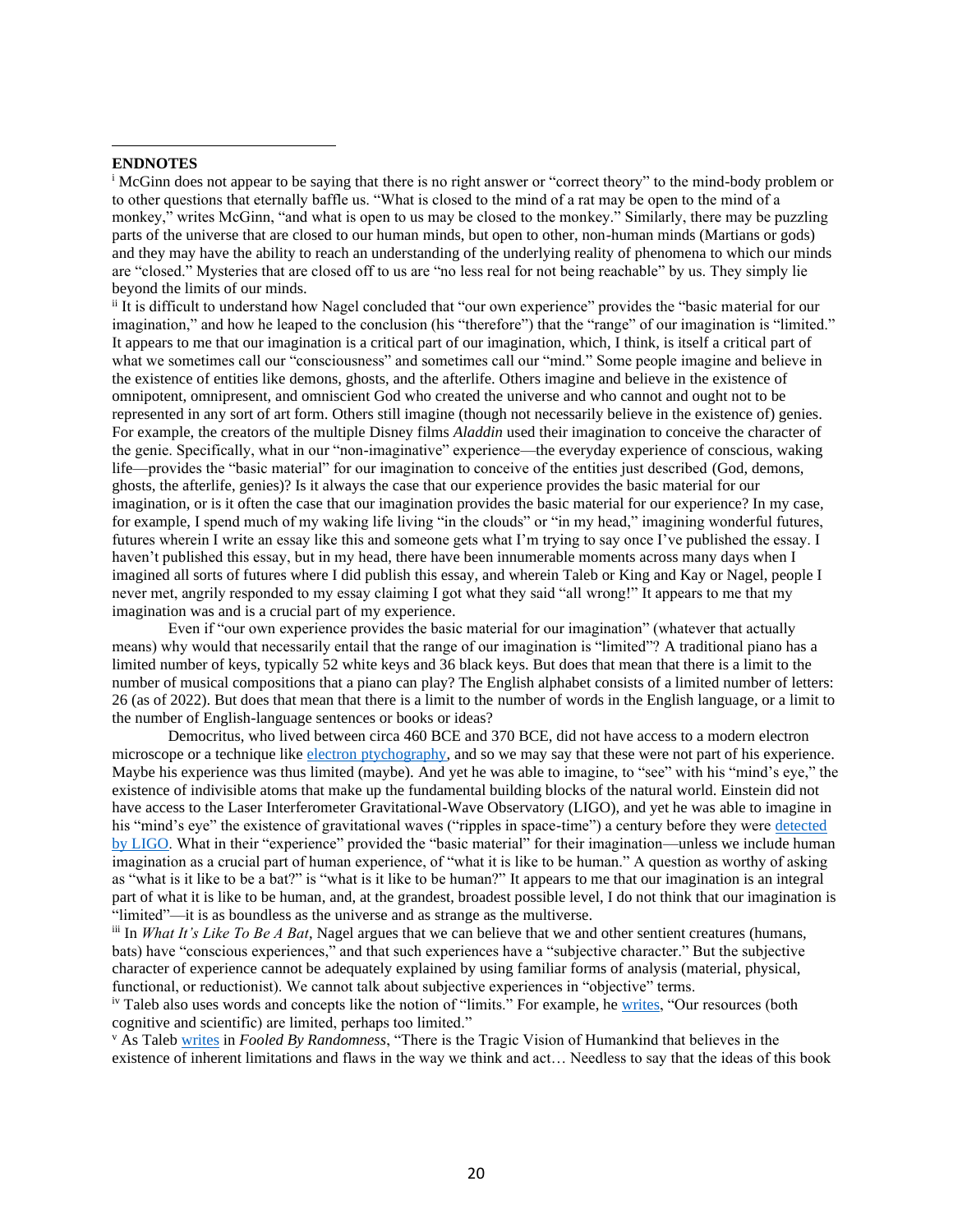fall squarely into the Tragic category: we are faulty and there is no need to bother trying to correct our flaws. We are so defective and so mismatched to our environment that we can just work around these flaws."

vi Similarly in the praise section before the start of *The Black Swan*, an excerpt of a glowing review by the *New Yorker* writer Malcolm Gladwell [states](https://www.google.com/books/edition/The_Black_Swan_Second_Edition/GSBcQVd3MqYC?hl=en&gbpv=1&dq=black+swan+gladwell+unimaginable&pg=PR1&printsec=frontcover) that the lesson of Nassim Taleb's writings is that there is "courage" and "heroism" in "the purposeful and painful steps to prepare for the unimaginable."

vii Similarly, in King's earlier book *The End of Alchemy*, he [writes,](https://www.google.com/books/edition/The_End_of_Alchemy_Money_Banking_and_the/b_V1CQAAQBAJ?hl=en&gbpv=1&bsq=or%20even%20imagine%20all%20possible%20future%20outcomes) "Uncertainty… concerns events where it's not possible to define, or even imagine, all possible future outcomes."

viii McGinn, Taleb, King and Kay are not the only ones who have written that are things or facts about the world that are fundamentally "unimaginable" to us, and, perhaps by extension, "unknowable." For example, in *Strategy and Defense Planning: Meeting the Challenge of Uncertainty*, the international relations scholar and strategist Colin Gray [writes,](https://www.google.com/books/edition/Strategy_and_Defence_Planning/1LkBBAAAQBAJ?hl=en&gbpv=1&bsq=this%20book%20insists%20that%20one%20cannot) "This book insists that one cannot possibly identify the right defense budget, for if no better reason than that such knowledge is unknowable." My aim here is not to argue that anything or everything is knowable, but rather to critique the identification of items (be they "the future," "the correct theory of the mind," or "the right defense budget") as literally "unknowable," "unimaginable," or any of the other "un-able"s pointed out in this essay. ix The terms on this figure are derived from multiple scholars cited in this essay. For example, "The scope of imagination" and "bounds of possibility" come from King and Kay's *Radical Uncertainty*. The term "veil of opacity" comes from Taleb's *The Bed of Procrustes*; "cognitive closure" comes from McGinn's *Can We Solve the Mind-Body Problem?*; and "the range of imagination" comes from Nagel's *What Is It Like To Be A Bat?* Multiple terms on the figure, like "unimaginable" and "limits," appear in multiple works cited in this essay. The bottom left provides some examples of those "unimaginable" things that scholars provide.

<sup>x</sup> Similarly, the word "unthought" may [mean](https://www.merriam-webster.com/dictionary/unthought) "not anticipated" or "unexpected," while the word "unthinkable" [implies](https://www.oxfordlearnersdictionaries.com/us/definition/english/unthinkable?q=unthinkable) something stronger: "impossible to imagine or accept[" or](https://www.merriam-webster.com/dictionary/unthinkable) "not capable of being grasped by the mind." The word "unpredicted" may mean "not predicted" or "unforeseen," but the word "unpredictable" implies something stronger, such as, "not able to be known or declared in advance."

xi Writing in *Management & Marketing: Challenges for the Knowledge Society*, Constantin Bratianu [noted](file://///usr.osd.mil/Home/JS/j7/sveto/Downloads/The%20COVID-19%20pandemic%20is%20a%20Black%20Swan%20phenomenon%20by%20all%20characteristics%20defined%20by%20Taleb) that "The COVID-19 pandemic is a Black Swan phenomenon by all characteristics defined by Taleb." These sorts of claims persisted into the following year. In January 2021, the *Guardian* published an editorial [entitled](https://www.theguardian.com/business/2021/jan/03/the-black-swan-covid-catastrophe-shows-us-just-how-fragile-our-world-is) "The 'black swan' Covid catastrophe shows us just how fragile our world is." In June 2021, in the journal *Knowledge and Process Management*, Krzysztof Zieba [referred](https://www.ncbi.nlm.nih.gov/pmc/articles/PMC8441870/) to the Covid-19 crisis as "a typical Talebian Black Swan."

<sup>xii</sup> For example, when McGinn talks about the philosophical perplexity of problems such as the mind-body problem, he writes, "the human cognitive system is just not set up for dealing with problems of this general type." Not that Alice's cognitive system was not set up to deal with problems of this general type, or Bob's, but "the human cognitive system" in general. He writes, "The world contains things whose ultimate nature we cannot penetrate." Again, "we," as in a collective, not things whose ultimate nature Alice or Bob cannot penetrate. Similarly, he talks about the limits and limitations of human beings in general and writes, "Humans are constitutionally insensitive where philosophical problems (of a certain kind) are concerned."

<sup>xiii</sup> Their BS origin story appears to say that, before the landing of the First Fleet in 1788 on the eastern coast of present-day Australia, the observation of black swans was an "unimaginable event" to Europeans in general—not just to this or that particular European, but to Europeans as a community of people. Similarly, when they write that something like a modern smartphone was "just not within the scope of imagination or bounds of possibility" a century ago, they appear to imply that it was "outside the scope of imagination" of the people living in that era. If you were to build a time-traveling machine, travel back in time a century ago with a smartphone, and explain to a million people what that device is, none of them could fathom what you're saying. And if you were to examine a million records by a million people written a century ago, none of them would show that they imagined that one day such a device would exist. As I point out in the empirical section below, the evidence indicates that their claim does not align with the empirical evidence.

xiv Although the powerful storm itself was devastating, what was arguably more devastating and tragic was the lack of preparedness and responsiveness by the federal government. During the hurricane, the US Army Corps of Engineers designed and constructed levees and floodwalls along two of three main drainage canals that pour into New Orleans failed, flooding neighborhoods and drowning many residents. At one point, water covered [four-fifths](https://www.nytimes.com/2008/02/01/us/01corps.html?referringSource=articleShare)  [of the city.](https://www.nytimes.com/2008/02/01/us/01corps.html?referringSource=articleShare) The US Army Corps of Engineers, part of the federal government and thus under the control of the White House, was later [faulted](https://www.nytimes.com/2015/05/24/us/decade-after-katrina-pointing-finger-more-firmly-at-army-corps.html?referringSource=articleShare) for failing to notice critical warning signs in their studies prior to the construction of the floodwalls that failed during Hurricane Katrina. Ultimately, the natural disaster and, more importantly, the delayed and mismanaged response to it cost over 1,800 lives and \$125 billion in damages. Less importantly, it was a public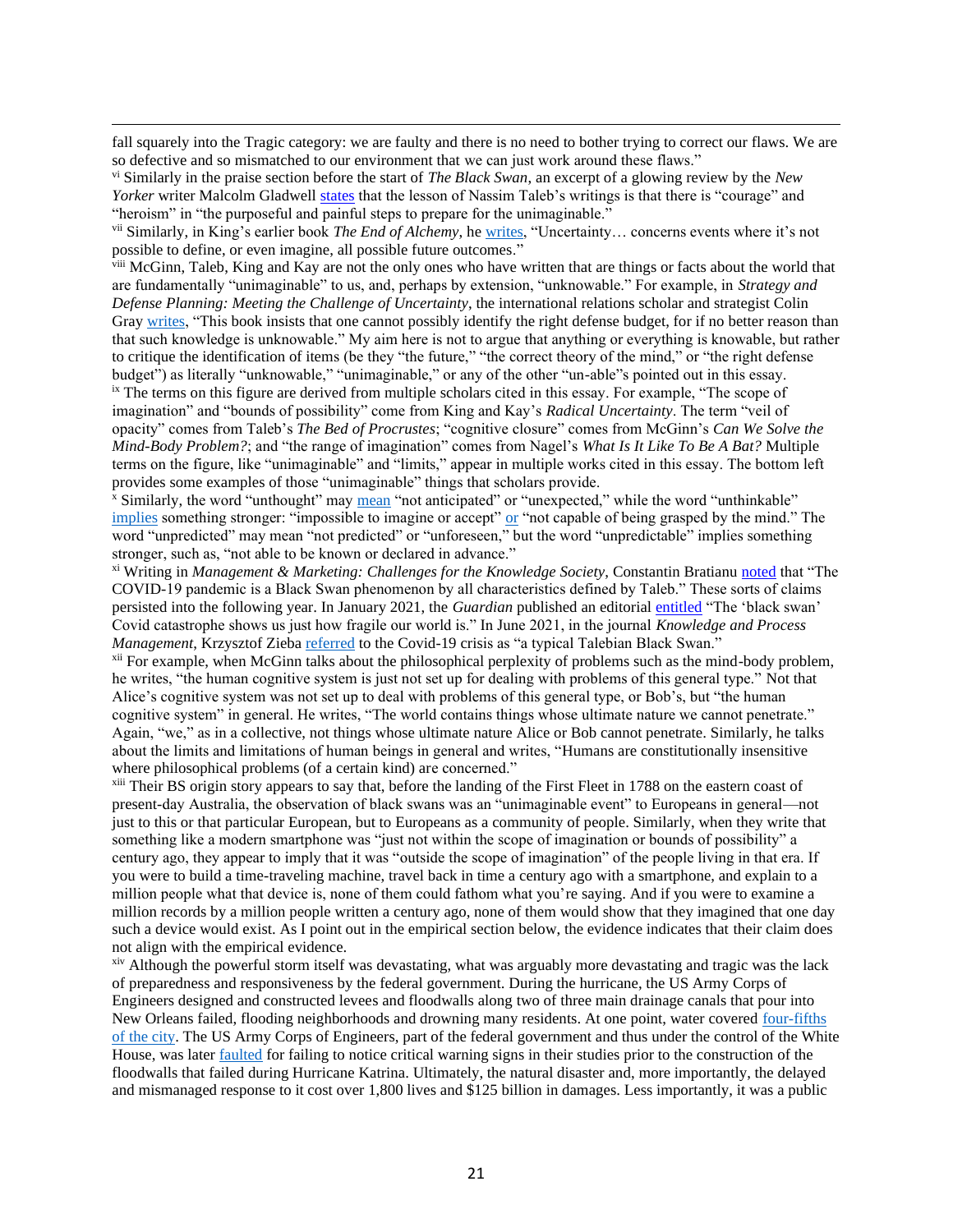relations nightmare for the White House, which, along with state and local governments, was criticized for mishandling the response.

xv The following are additional comments on King and Kay's BS origin story. If the reader re-reads King and Kay's origin story above with a critical eye, they might notice that their first sentence concerns in part the supposed beliefs of now long-gone Europeans, while the second sentence is a claim about their imagination and knowledge. The discerning reader might also notice that in the second sentence, King and Kay make a claim about what they imagine was unimaginable to those Europeans based on what those Europeans supposedly knew. A few questions that the curious may reflect upon.

First. Are beliefs the same things as knowledge, for that is what is implied by the combination of the first sentence ("Europeans believed all swans to be white") and the second statement ("given European knowledge of swans")? If so, what about mirages, hallucinations, illusions and dreams we have that we believe are true while we are having them? What about lucky guesses, in which we believe something is true and it is deemed by society to be objectively true but our justification for our belief is in error? In these and other cases, human beings hold some beliefs, but are these beliefs the same thing as "knowledge"?

Second. Are the things we believe in and the things we observe in the world around us one and the same, for that is what is implied in the first sentence, namely, that since all swans in Europe were white, and since those old time Europeans could only have observed white swans, then they must have believed that all swans are white? If so, what about the philosopher, scientist or naturalist who believes in the existence of atoms, gravitational waves, black holes, subatomic particles, or parallel universes years, decades, centuries, or millennia before they and/or other human being declare that those phenomena can be said to have been observed? What about someone who believes that, this time, they've bought a winning lottery ticket, after having observed themselves buying a thousand losing lottery tickets before? What about someone who goes out on a date with new person for the hundredth time in their life, believing that this time it will work out? What about the job applicant who send their resume to a position they believe they're a perfect fit for, one they believe they deserve to hold, one they believe they'll get an interview, even though they've observed themselves believing this sort of thing a million times before and they observed the rejection letter they received or the non-response they got over a hundred times before? What about the abolitionist who, despite observing that slavery is a commonly accepted practice around the globe, believes that every individual should still, nevertheless, be free and that slavery ought to be abolished, even though most others around her believe otherwise or simply do not care to challenge the status quo? What about humans in the modern world who are born with a body whose sex their society designates is biologically female or male, but who believe that their gender is different from their assigned sex? What about our abstract art, our new technologies, our scientific hypotheses, our fantasies, our myths and moneys and morals, paranoias and pathologies, obsessions, ethics, laws, religions, oughts and ought nots, our dos and don'ts? What about time and companies? Are our imagined creations in whose reality we believe at heart the outcome of things we observe in the "objective" world?

What about valkyries, disirs, norns, centaurs, jinns and genies—were those ever observed by individuals who believed in their existence? What about those who today believe in the existence of souls, ghosts, angels, and demons—have they ever observed these phenomena? What about those who believe in the existence of aliens on other planets—have they ever observed them, or is it the case that they believe in the existence of those aliens despite admittedly not having ever observed a single one? To bring it back to what King and Kay say above, could there not have been a single European during the 1600s who, despite having observed only white swans his or her entire life, believed that somewhere else in the world there might be a non-white swan? Were those Europeans conscious humans or mindless zombies?

Third. Are the limits of our imagination and the limits of our knowledge one and the same, for that is what is implied by the sentiment that for Europeans the observation of a black swan was "an unimaginable event, given European knowledge of swans"? For example, we may be inside of our bedroom, and we may observe our bed and the cabinet and the closet door. We may say that we know what things are inside the room, and not know what things are outside of the room. What we can see inside the room is in some sense limited or bounded by the four walls around us. But does the world outside the room disappear in our mind's eye? Are we incapable of imagining the world outside our room simply because we are inside of a room and can only observe with our naked eye what is inside of it?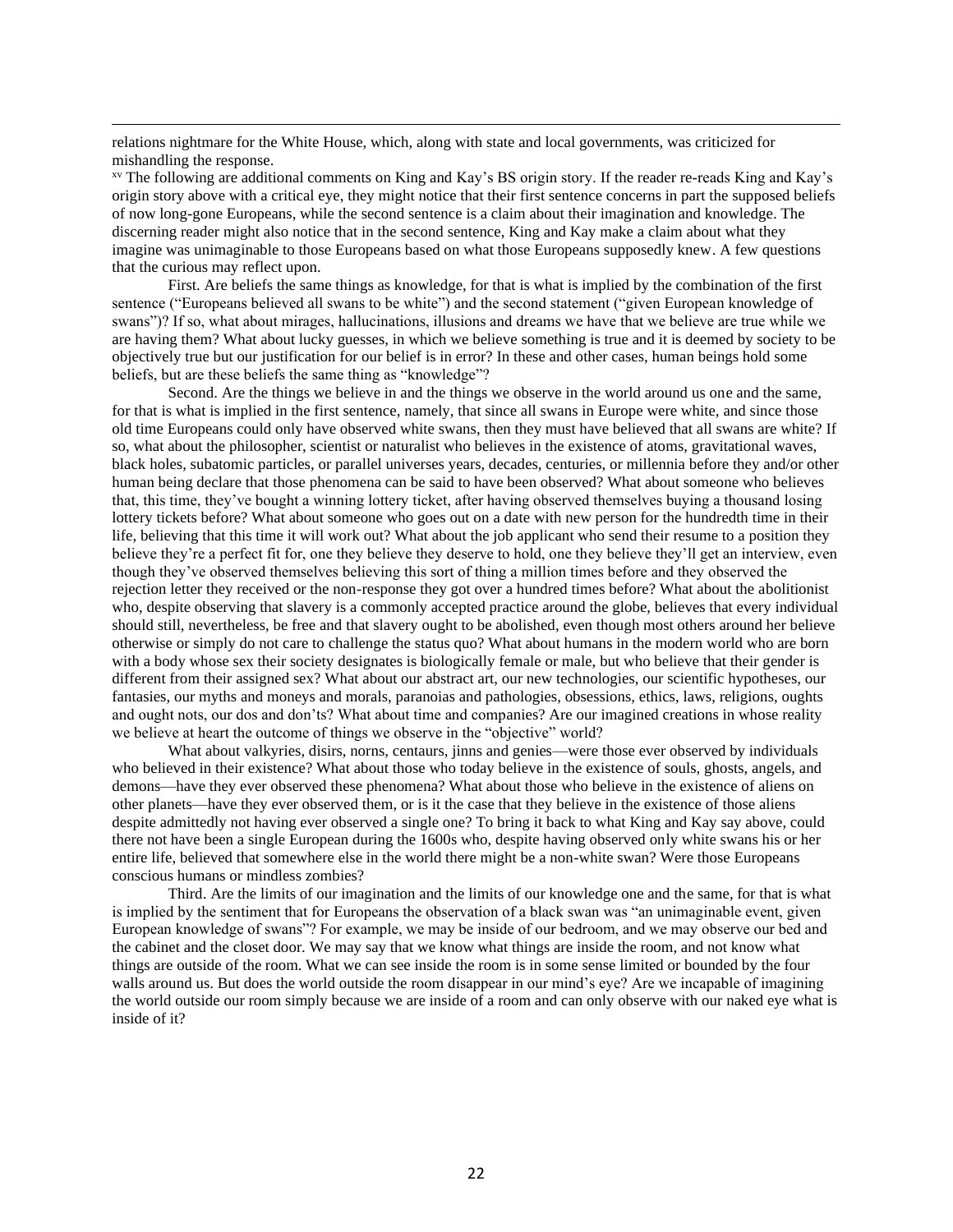

**Figure 3:** ["Lion-Man"](https://en.wikipedia.org/wiki/Lion-man) figurine carved between 35,000 and 40,000 years ago, found in present-day Germany in 1939

Above is a prehistoric ivory sculpture of a "lion-man" that was discovered in a German cave last century. It was carved out of mammoth ivory by human beings using a flint stone knife around 35,000- 40,000 years ago. As far as we are aware, there weren't any literal "lion-men"—that is, creatures with the head of a lion and the body of a man—walking around tens of thousands of years ago that our human ancestors observed with their naked eye. The statue appears to be a depiction of an imagined creature. More recently, there were at least some in ancient Greece who, several millennia ago, believed in the existence of gods and goddesses like Athena, who, among other things, was birthed out of the head of Zeus. As far as we know, there were no births out of the head of anyone that ancient Greeks witnessed with their two eyes, but this did not stop at least some ancient Greeks from imagining and believing that the goddess of wisdom and war (to whom they dedicated a temple called the Parthenon) was birthed out of the head of the god of the sky and thunder, who ruled as king of the gods of Mount Olympus. Why would the existence of black swans have been literally unimaginable and unbelievable to a species that appears to have imagined and believed in the existence of things much more spectacular than black swans?

xvi Other appear to have been capable of imagining similar future technologies. One of the most ubiquitous ways of communicating today over the smartphone is via near instantaneous email and text messages. The emails and text messages, sent wirelessly over vast distances and frequently transmitted through cell towers, do not have to be read right away—we can tap on our smartphone to read them whenever we want. They wait for us, as it were. Was this sort of communication inconceivable a century ago simply because smartphones did not exist? In 1923, almost a century ago, the science fiction writer H.G. Wells published *Men Like Gods*, featuring a utopia in a parallel universe. This is how Wells [describes](https://www.google.com/books/edition/Men_Like_Gods/Ay4eAAAAIAAJ?hl=en&gbpv=1&dq=For+in+Utopia,+except+by+previous+arrangement,+people+do+not+talk+together+on+the+telephones.+A+message+is+sent+to+the+station+of+the+district+in+which+the+recipient+is+known+to+be,+and+there+it+waits+until+he+chooses+to+tap+his+accumulated+messages&pg=PA271&printsec=frontcover) the way by which individuals communicate with each other in his imagined "utopia": "For in Utopia, except by previous arrangement, people do not talk together on the telephones. A message is sent to the station of the district in which the recipient is known to be, and there it waits until he chooses to tap his accumulated messages... Then he talks back to the senders and dispatches any other messages he wishes. The transmission is wireless." H. G. Wells did not write about fiber-optic cables or submarine communication cables, but his description above does sound like modern-day wireless communication messaging and at least some of the steps and features involved in it. Even though Wells conceived of the existence of all sorts of possible technologies, he does not appear to have personally brought them about. At the same token, just because he did not create the modern-day equivalent of near instantaneous, wireless communication over vast distances does not mean he could not imagine such a state of affairs.

What about imagining a small physical object holding many books in it? Could individuals a century ago imagine something like it, or was it literally, structurally, cognitively inconceivable to them? In 1911, well over a century ago, Thomas Edison stated that over the coming century, "A book two inches thick will contain forty thousand pages, the equivalent of a hundred volumes." Sure, not the million books that King and Kay mention in their quote about what was once unimaginable, but does that mean that an imaginative figure like Edison was incapable of imagining that one day in the future a small device could hold a million books?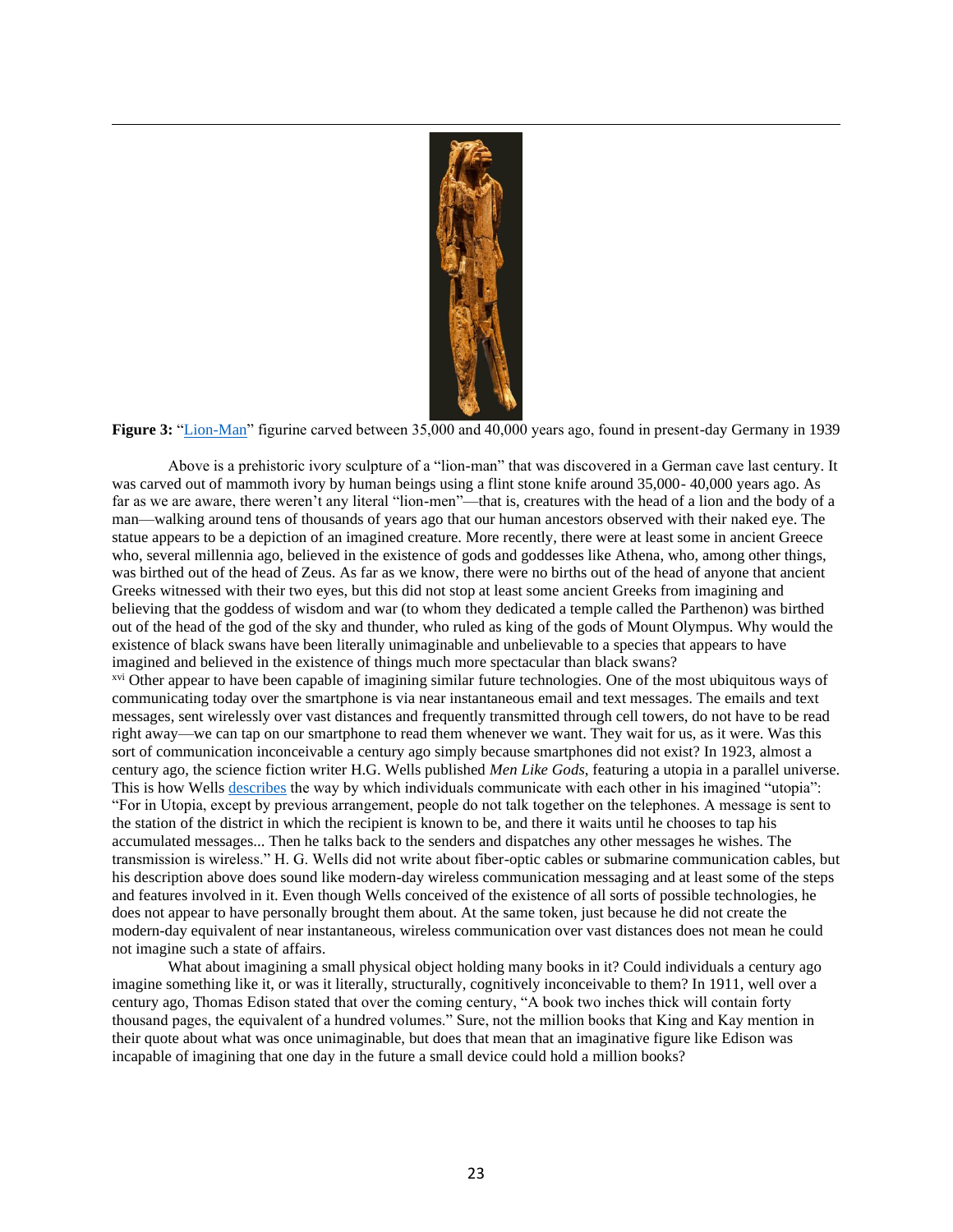xvii In 1999, the Federal Research Division submitted a report to the National Intelligence Council on terrorism that included the following sentence: "Suicide bomber(s) belonging to al-Qaida's Martyrdom Battalion could crash-land an aircraft packed with high explosives (C-4 and semtex) into the Pentagon, the headquarters of the Central Intelligence Agency (CIA), or the White House." Following the 9/11 terrorist attacks, a declassified memo from July 2001 revealed that a Phoenix-based FBI agent was warning that Osama bin Laden might be using American aviation schools to train terrorists as pilots. Apparently, that same month Italian officials received similar intelligence and passed it to senior American officials. In fact, FBI investigators had known about the possibility of al-Qaedaaffiliated groups hijacking airplanes and using them in suicide missions as early as 1995 or 1996. One of the plots the FBI uncovered in the mid-1990s was described by a prosecutor as having the potential to kill 4,000 people if executed to lethal perfection.

xviii There are other problems with Taleb's argument. Consider Taleb's argument that had the risk of a 9/11-type airplane hijacking and attack been "reasonably conceivable on September 10 (and) deemed worthy of attention… airplanes would have had locked bulletproof doors." Let us focus on the "bulletproof doors" claim. Taleb imagines that the hijackers shot their way into cockpits with non-bulletproof doors, and believes that the lack of bulletproof doors on 9/11 is evidence that the risk of this event was not "reasonably conceivable." First, according to the *[9/11](https://www.9-11commission.gov/report/911Report.pdf)  [Commission Report](https://www.9-11commission.gov/report/911Report.pdf)*, "We do not know exactly how the hijackers gained access to the cockpit." Second, the report states that "there is no evidence that the hijackers purchased firearms" and "the cockpit voice recorder gives no indication of a gun being fired or mentioned at any time." From the evidence we have (such as calls made by flight attendants and passengers aboard the hijacked planes and flight data recorders that were later recovered), it appears more likely that terrorists used some combination of knives, mace/pepper spray, and/or bomb threats to either stab flight attendants to get a cockpit key or force them to open the cockpit door, and/or to learn captains or first officers out of the cockpit. Third, the report provides over a hundred pages of recommendations regarding what the United States could do to prevent a future 9/11-type attack. But the words "bulletproof" or "bulletproof doors" do not come up in that part of the report even once, or in fact anywhere on the report. In fact, the report states that "even a hardened cockpit door would have made little difference in a hijacking" on 9/11. Taleb's suggestion that "bulletproof doors" would have made a difference on 9/11 yet again highlights the fact he did not do his homework, and his penchant for grandiose, sweeping statements, including that his BS theory explains almost everything in our world.

Two years prior to the 9/11 terrorist attacks, the aircraft manufacturer Boeing introduced a reinforced door design on its existing planes, but airlines refused to pay the additional costs of the security improvements. Were airline executives "cheap" when they made judgements about security upgrades on their fleets? Yes. Did they make the wrong choice in not taking security seriously enough before 9/11? Yes. But was the possibility of a terrorist organization hijacking their plane inconceivable? No. That most airplanes did not have something like "bulletproof doors" prior to 9/11 is no "proof" that a 9/11-type attack was inconceivable. What may have happened is that airline executives during the 1970s, 1980s, and 1990s looked at the costs and benefits of retrofitting hundreds of old planes with bulletproof doors and installing bulletproof doors on all new planes. Maybe they realized that to do so they would not only have to install new and expensive systems, but would also have to have a host of additional features and requirements, such as making sure that every plane has at least two pilots as well as having additional crew members inside the cockpit at all times. But even in those circumstances, when one of the pilots would need to open the bulletproof door and use the bathroom or check wing surfaces, or flight crew on long trips would need to be changed, hijackers could still exploit those openings to rush the cockpit, rendering the investments in increased security obsolete. And it is not the case that having bulletproof doors would have created a "bulletproof" security system that could prevent any manner of tragedy aboard. In 2015, for example, a Germanwings plane with bulletproof doors went down after one of two co-pilots refused to let the other back into the cockpit. One of the copilots was suicidal. He locked himself in after his co-pilot momentarily left the cockpit. The co-pilot was left knocking on the door desperately asking to be let back into the cockpit as the suicidal pilot crashed the plane in the French alps, killing all 150 individuals onboard. We can imagine a scenario in which a commercial plane with bulletproof doors ends up in a dangerous situation whereby hijackers lock themselves in the cockpit and make it exceedingly difficult for potential Federal Air Marshals on board to extricate them.

Taleb also imagines that had the risk of 9/11 was "reasonably conceivable" before it happened, "fighter planes would have circled the sky above the twin towers" on the day of, presumably shooting down the civilian aircraft and killing hundreds of innocent civilians in the process, just like that. The fighter planes Taleb speaks of are military aircraft owned and operated by the US Department of Defense, whose primary and historic mission has been to defend, deter, and defeat adversaries and threats abroad. But by law, a civilian agency called the Federal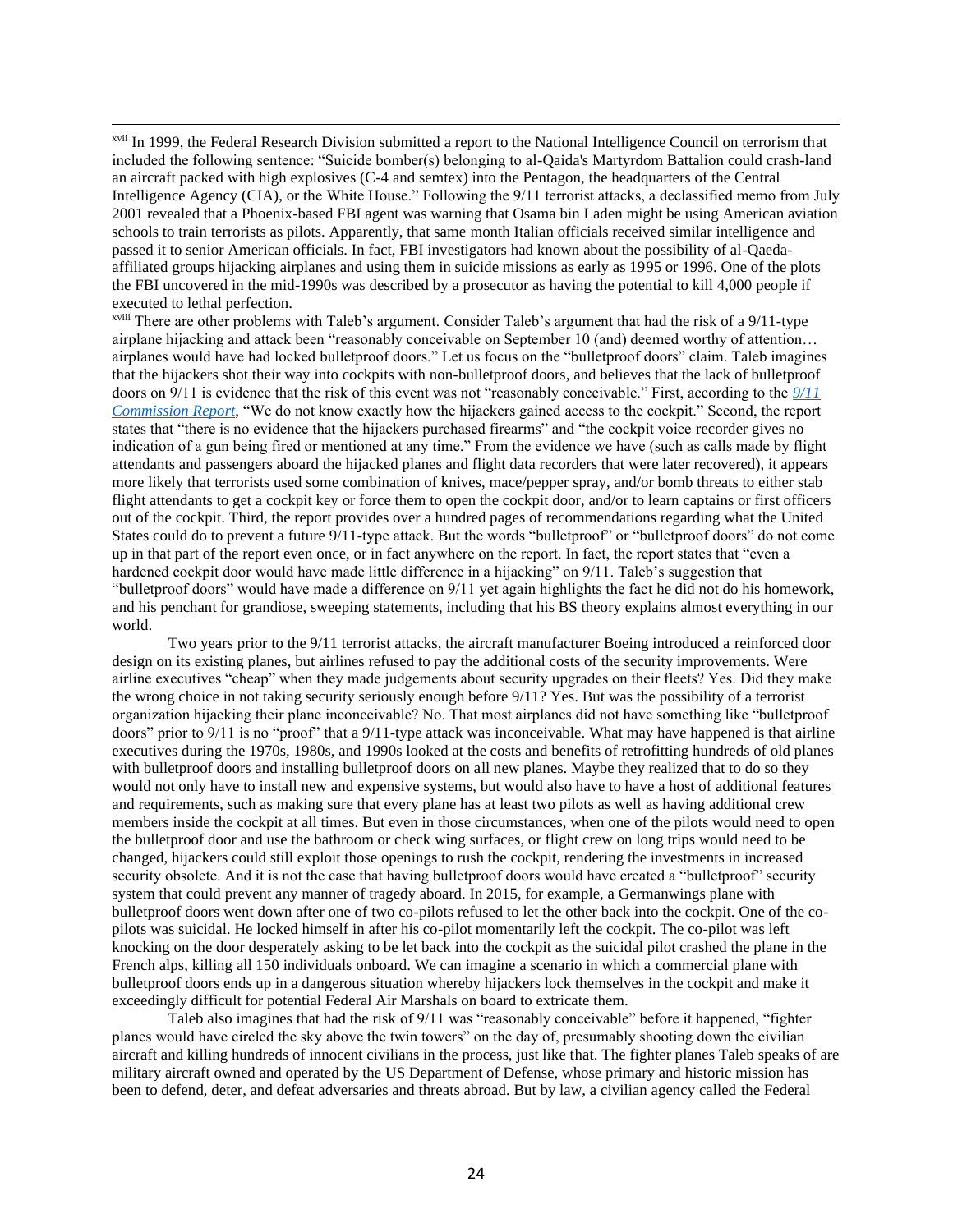Aviation Administration (or FAA), which falls under the Department of Transportation, regulates America's navigable airspace. At 9:42 am on September 11, 2001, within less than two hours of the first hijacking, it was the FAA, not the Department of Defense, which grounded all civilian aircraft across the continental United States and which told all civilian aircraft in flight to immediately land. Ultimately, military aircraft were scrambled on September 11<sup>th</sup>, but it was wise to first clear or aim to clear as much of the airspace from commercial aircraft if for no other reason than to prevent midair collisions.

Taleb suggestion of military fighter planes "circling above the Twin Towers" misses the complexity of the system created in the United States. For the moment, and on 9/11, and in the years leading to 9/11, the US homeland is and was not a warzone. The system was and remains focused on providing space for individuals to fly anywhere freely and safely, and for private industry to flourish. By and large this system has worked and continues to work, irrespective of our "limits" and "flaws." According to the [FAA \(2020\),](https://www.faa.gov/air_traffic/by_the_numbers/) every year, its personnel (including over 14,000 air traffic controllers) and assets (including over 500 airport traffic control towers) handle 16.4 million flights and the movement of 44.5 billion pounds of freight. Every day, the FAA handles an average of 45,000 flights that take off or land at nearly 20,000 public and private airports spread out across the United States, enabling 2.9 million passengers to safely fly in and out of US airports each day. According to the Bureau of Transportation Statistics (or BTS), in 2018 US airlines and foreign airlines serving the United States carried [a billion passengers](https://www.bts.dot.gov/newsroom/2018-traffic-data-us-airlines-and-foreign-airlines-us-flights) on domestic and international flights. The total number of fatal accidents among US air carriers relative to the millions of passengers who fly each year, is consistently low, with a peak point in recent decades being 2001 (the year 9/11 happened). The total number of [fatalities](https://www.bts.gov/content/us-air-carrier-safety-data) in the period between 2010 and 2019 was 16, an astoundingly low number of people dying aboard aircraft relative to the number of passengers who travel. It appears to me that, in the United States, the combination of a strong rule-of-law and civilian control of the military, alongside individual liberty as well as freedom for private enterprise, has allowed, over time, for a powerful aerospace industry to emerge and to serve millions of passengers each day relatively safely. The existing situation described above does work and has worked over the long run, even if it has gaps, such as the one the terrorists exploited using their imagination on 9/11. xix Other countries impacted by the tsunami include Sri Lanka, Thailand, India, Maldives, Myanmar, and Somalia. xx In 1992, a magnitude 7.8 earthquake struck Indonesia, producing a devastating tsunami that claimed approximately 2,500 people. In 1994, a 7.2 magnitude earthquake off the coast off the southern Java coast resulted in a tsunami that killed an estimated 238 Indonesians. In 1996, an 8.2 magnitude earthquake off Biak Island, Indonesia resulted in the deaths and injuries of hundreds.

xxi Under the dictatorial system that Suharto created, maintained, and ruled, the country's leader was not voted out of office for any sort of malfeasance. Decision-making at the highest level revolved not around doing what is in the national interest or the welfare of the country's citizens but around the political survival of Suharto's regime and the personal enrichment of those closest to him.

xxii Besides Indonesia, there were other countries in the region that were impacted by the 2004 tsunami were as well. They include Sri Lanka, Thailand, India, the Maldives, Myanmar, and Somalia. Most of these countries ranked as low or lower than Indonesia on developmental indexes such as the [HDI.](https://countryeconomy.com/hdi?year=2003) When the 2004 Indian Ocean tsunami struck, Sri Lanka, one of the most densely populated countries in the world and almost tied with Cuba on the HDI ranking that year, was in the midst of a civil war that had been going on for over two decades. Myanmar, also one of the most densely populated countries in the world and almost all the way at the bottom of the HDI ranking, was ruled by a military dictatorship under the Burma Socialist Programme Party since 1962. Meanwhile, the government of the Maldives, which would have purchased and had to have maintained on annual basis a tsunami early warning system, has one of the smallest government budgets in the world. The Mogadishu-based government of Somalia, a fragile state in modern times torn by decades of civil war, terrorism, and piracy, had an even smaller government budget and one of the lowest standards of living in the world. Taleb's argument that had the tsunami been expected these countries would have bought early warning systems and "the areas affected would have been less populated" is astoundingly and embarrassingly simple.

xxiii Aceh is the only province in Indonesia that today practices Sharia law, and allows for, among other things, public flogging for acts that supposedly transgress strict Islamic laws. It had a history of fighting the central government in Jakarta. Soon after Indonesia's central government in Jakarta declared its independence from the Netherlands in 1945, the province of Aceh rebelled. In 1953, a religious cleric named Daud Beureuh (who served as Aceh's military governor up until that point) began a decade-long rebellion against the central government in Jakarta. The 1970s witnessed the emergence of the Free Aceh Movement, or GAM, a separatist insurgency whose leader proclaimed independence from the rest of Indonesia in 1976. In 1989, Suharto sent 12,000 troops to conduct military operations against the GAM. The 1990s witnessed intense fighting between the Indonesian military and